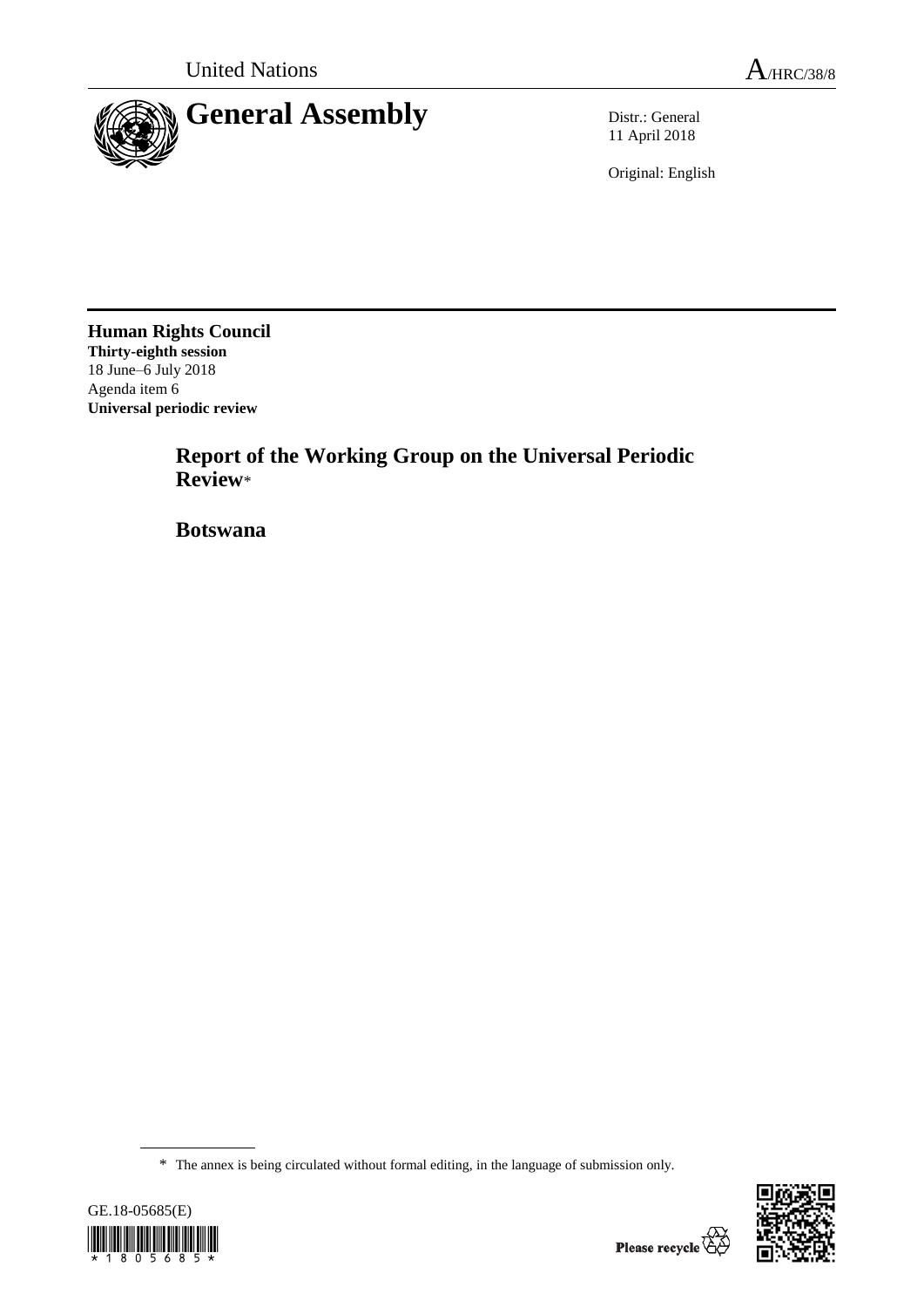# **Introduction**

1. The Working Group on the Universal Periodic Review, established in accordance with Human Rights Council resolution 5/1, held its twenty-ninth session from 15 to 26 January 2018. The review of Botswana was held at the 5th meeting, on 17 January 2018. The delegation of Botswana was headed by the Minister of Nationality, Immigration and Gender Affairs, Edwin J. Batshu. At its 10th meeting, held on 19 January 2018, the Working Group adopted the report on Botswana.

2. On 10 January 2018, the Human Rights Council selected the following group of rapporteurs (troika) to facilitate the review of Botswana: China, Cuba and the United States of America.

3. In accordance with paragraph 15 of the annex to Human Rights Council resolution 5/1 and paragraph 5 of the annex to Council resolution 16/21, the following documents were issued for the review of Botswana:

(a) A national report submitted/written presentation made in accordance with paragraph 15 (a) (A/HRC/WG.6/29/BWA/1);

(b) A compilation prepared by the Office of the United Nations High Commissioner for Human Rights (OHCHR) in accordance with paragraph 15 (b) (A/HRC/WG.6/29/BWA/2);

(c) A summary prepared by OHCHR in accordance with paragraph 15 (c) (A/HRC/WG.6/29/BWA/3).

4. A list of questions prepared in advance by Belgium, Brazil, Germany, Portugal, Slovenia, Sweden and the United Kingdom of Great Britain and Northern Ireland was transmitted to Botswana through the troika. These questions are available on the website of the universal periodic review.

# **I. Summary of the proceedings of the review process**

#### **A. Presentation by the State under review**

5. The delegation stated that the national report had been prepared in collaboration with civil society organizations. The Government, in collaboration with civil society, would endeavour to draw up national action plans to implement the recommendations received during the current review.

6. In 2016, the national transformative agenda, Vision 2036, had been launched as a road map to deliver national aspirations for the next 20 years, and to guide Botswana on the path of inclusive development, to be achieved through the expansion of the domestic economy, while empowering citizens to meaningfully participate in the development of the country. The Eleventh National Development Plan had been adopted to guide medium-term economic development, as a first step in the implementation of Vision 2036.

7. In 2014, the Cabinet had approved the amendment of the Ombudsman Act, Act No. 5 of 1995 to confer a human rights mandate on the Office of the Ombudsman. The drafting of the Ombudsman Amendment Bill was at an advanced stage, and the Bill would be tabled during the July 2018 session of Parliament, making it possible to establish a national human rights institution. Moreover, a human rights unit would be established in the Office of the President and would contribute to ensuring adherence to the reporting obligations under the various treaties.

8. In 2017, Botswana had reported to the Committee on the Rights of the Child and the Committee on the Elimination of Discrimination against Women. In relation to the Convention against Torture and Other Cruel, Inhuman or Degrading Treatment or Punishment, work had commenced on the preparation of the initial report. With regard to the International Convention on the Elimination of All Forms of Racial Discrimination and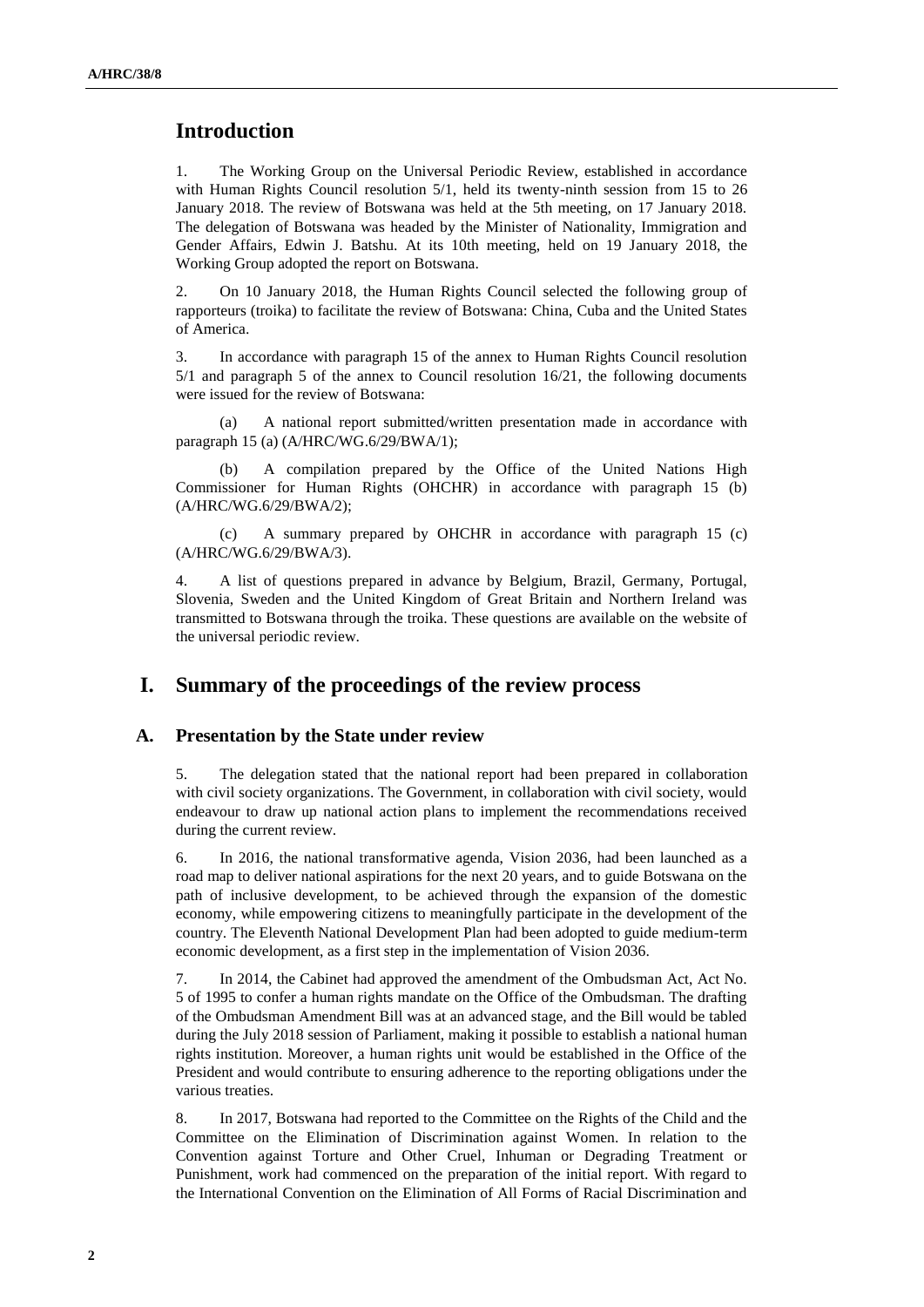the International Covenant on Civil and Political Rights, the Government had chosen to use the simplified reporting procedure to submit its pending periodic reports.

9. In 2017, Parliament had passed the Rome Statute of the International Criminal Court Act of 2017, which reflected the commitment of Botswana to prosecute, at a national level, those allegedly responsible for crimes recognized under the Rome Statute. The unwavering belief of the Government in the spirit that had inspired the creation of the International Criminal Court had led Botswana to co-sponsor a paper on the activation of the Court's jurisdiction over the crime of aggression.

10. Policies and programmes had been put in place to provide significant investment in social protection, health and education. Poverty eradication initiatives, which were aimed at economically empowering the poor by providing beneficiaries with skills and funds to enable them to live a dignified life, continued to be implemented.

11. In 2014, the National Strategic Framework 2010–2016 had been reviewed to align the priorities contained therein with the latest developments relating to HIV/AIDS. In 2016, the Treat All Strategy had been launched. The Government had subscribed to the Joint United Nations Programme on HIV/AIDS 90-90-90 target and to efforts to bring an end to AIDS by 2030. HIV/AIDS interventions were open to all and were not used as a means to negatively target or stigmatize any group. The country was about to embark on the fifth Botswana AIDS Impact Survey, with the aim of updating the existing data on HIV/AIDS. The survey would be combined with the first-ever survey on the prevalence of tuberculosis.

12. Access to good quality health-care services remained a priority and, in that context, a five-year training strategy and annual training plans had been developed that were aimed at strengthening the capacity of health-care workers. Furthermore, the law on mental health of 1971 was currently under review and the initial draft of the non-communicable diseases strategy for the period 2017–2022 had been completed.

13. Progress had been made in improving the lives of members of communities located in remote areas under the Affirmative Action Framework for Remote Area Communities. Consultations were ongoing with the communities in question, including those located around the Central Kalahari Game Reserve, regarding issues affecting them.

14. Six boreholes had been drilled in the Central Kalahari Game Reserve for use by its residents and plans were under way to increase that number. Furthermore, water containers with a capacity of 10,000 litres were filled on a monthly basis. A mobile clinic provided health care once a month and social protection food rations were distributed on a monthly basis. Hunting was illegal, except on private game farms. Members of remote area communities were allowed to gather wild fruits for consumption.

15. Internal consultations were ongoing with a view to acceding to the Convention on the Rights of Persons with Disabilities. It was expected that a revised National Policy on Care for People with Disabilities would be discussed during the July 2018 session of Parliament.

16. The National Policy on Gender and Development, adopted in 2015, was being implemented and monitored by the National Gender Commission.

17. Girls who had dropped out of school as a result of pregnancy and other challenges were reintegrated into the education system: an approach which had resulted in an increase in the number of girls enrolled in education at the tertiary level.

18. Gender-based violence remained a challenge but was being addressed through the national strategy on ending gender-based violence for the period 2014–2020. In July 2017, a pilot of the Gender-Based Violence Referral System had been concluded in the northern and southern parts of the country. Also, traditional leaders (*Dikgosi*) had been engaged in mainstreaming gender into the customary justice system.

19. The Anti-Human Trafficking Act had come into force in 2015 and the Anti-Human Trafficking National Action Plan was expected to be launched in April 2018. The Plan focused on prevention, protection, prosecution and partnership, in line with the international instruments concerning trafficking in persons.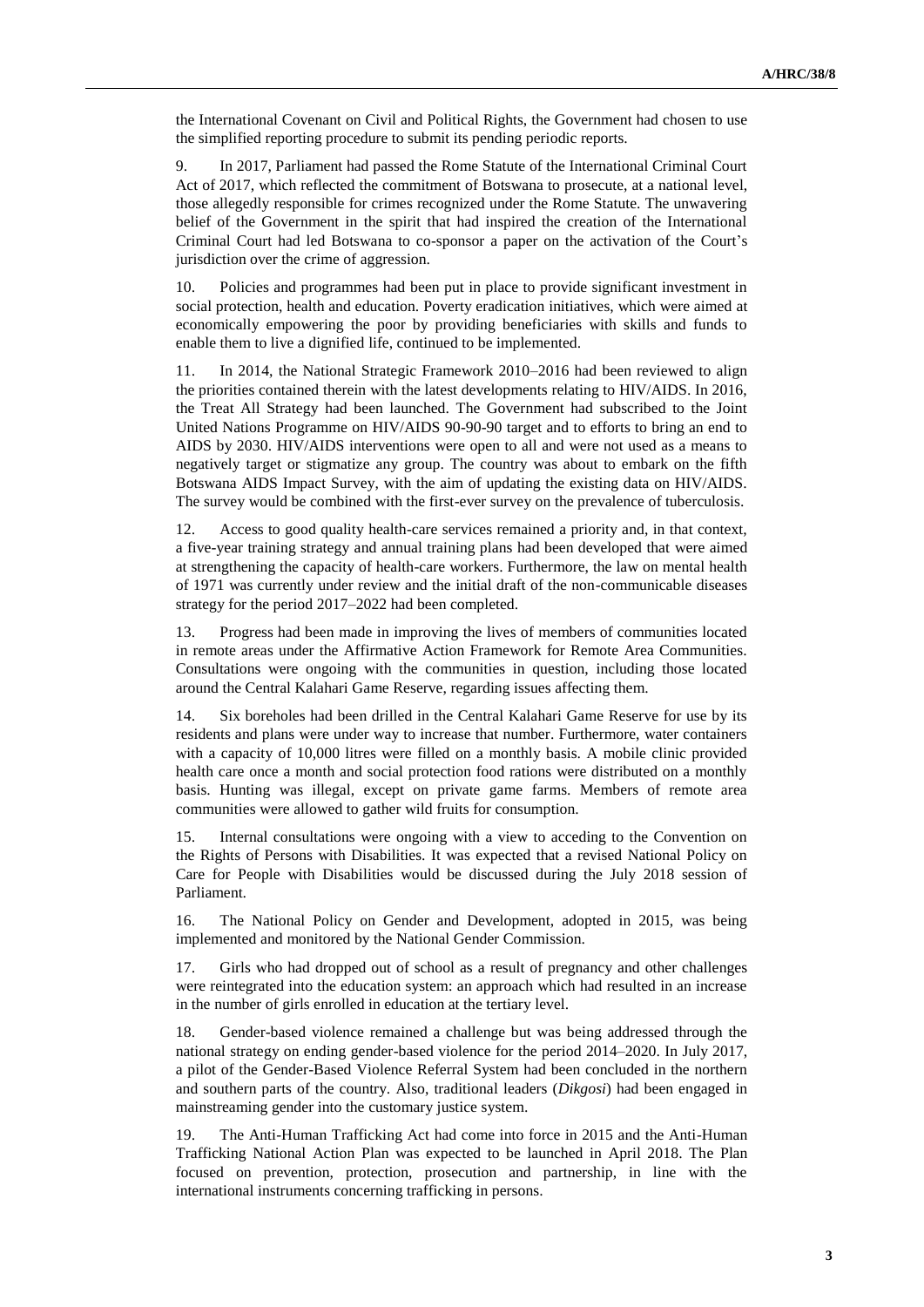20. Botswana held the view that the death penalty was not a human rights violation, or a form of torture, but rather a matter of criminal justice. Botswana retained the sovereign right to independently decide on its own criminal justice system, including the retention of the death penalty. There were robust laws and institutions in place, including an independent judiciary, in order to ensure that there was no arbitrary imposition of the death sentence. Nonetheless, the Government intended to hold public debates on the death penalty and would welcome technical and financial assistance in carrying out that exercise.

21. Botswana had made good progress in the realization of universal access to primary education and was currently focusing on good-quality basic education and lifelong learning. One of the major challenges was providing a learning environment that catered for students with varied potentials, interests, career inclinations and backgrounds and for instruction in mother-tongue languages.

22. In 2016, the Ministry of Tertiary Education, Research, Science and Technology had been established with a view to transforming Botswana into a knowledge-based economy.

23. To mitigate human-wildlife conflict and to help drive animals such as elephants from community and farming areas, additional material resources, including aircraft and capture equipment, were being procured.

24. Botswana welcomed and took on board the majority of the concluding observations and recommendations formulated by the Special Rapporteur on the human rights to safe drinking water and sanitation following his visit in 2015. In the past, Botswana had accepted all requests for visits by the special procedure mandate holders and remained open to receiving any future requests. The latest requests for visits by the Special Rapporteurs on the right to food and on minority issues had been accepted and the visits would be held on mutually agreed dates.

25. The Botswana Emergency Water Security and Efficiency Project was currently being implemented and would improve water availability and wastewater management in 60 settlements. A review of water-sector policies and legislation was being undertaken. Sanitation capacity was being upgraded and a new national waste-management policy was expected to be adopted.

26. The low-income housing programme, a part of the national housing policy, was being implemented, with the focus on providing access to adequate and affordable housing. In an attempt to provide shelter for disadvantaged persons, the Government had committed to providing decent shelter to all persons concerned by the end of 2019. The target for the number of housing units to be delivered each year had been set at 1,000.

27. In order to improve food security, the Government continued to promote agricultural production through programmes such as the Integrated Support Programme for Arable Agriculture Development and the Livestock Management and Infrastructure Development Programme.

28. Botswana continued to face challenges such as unemployment, especially among young persons, income inequality and a relatively undiversified economy. Heavy reliance on diamond exports, coupled with a drop in revenue from non-mineral sectors, were expected to have an adverse impact on gross domestic product (GDP). As a part of its policy and planning frameworks, the Government considered economic diversification to be a crucial step towards promoting employment and economic development.

29. Over the past three decades, socioeconomic development had suffered a major setback due to the devastating human and social impact of the HIV/AIDS pandemic. The delegation called for assistance from development partners to enhance the promotion and protection of human rights, development and fundamental freedoms.

#### **B. Interactive dialogue and responses by the State under review**

30. During the interactive dialogue, 83 delegations made statements. Recommendations made during the dialogue are to be found in section II of the present report.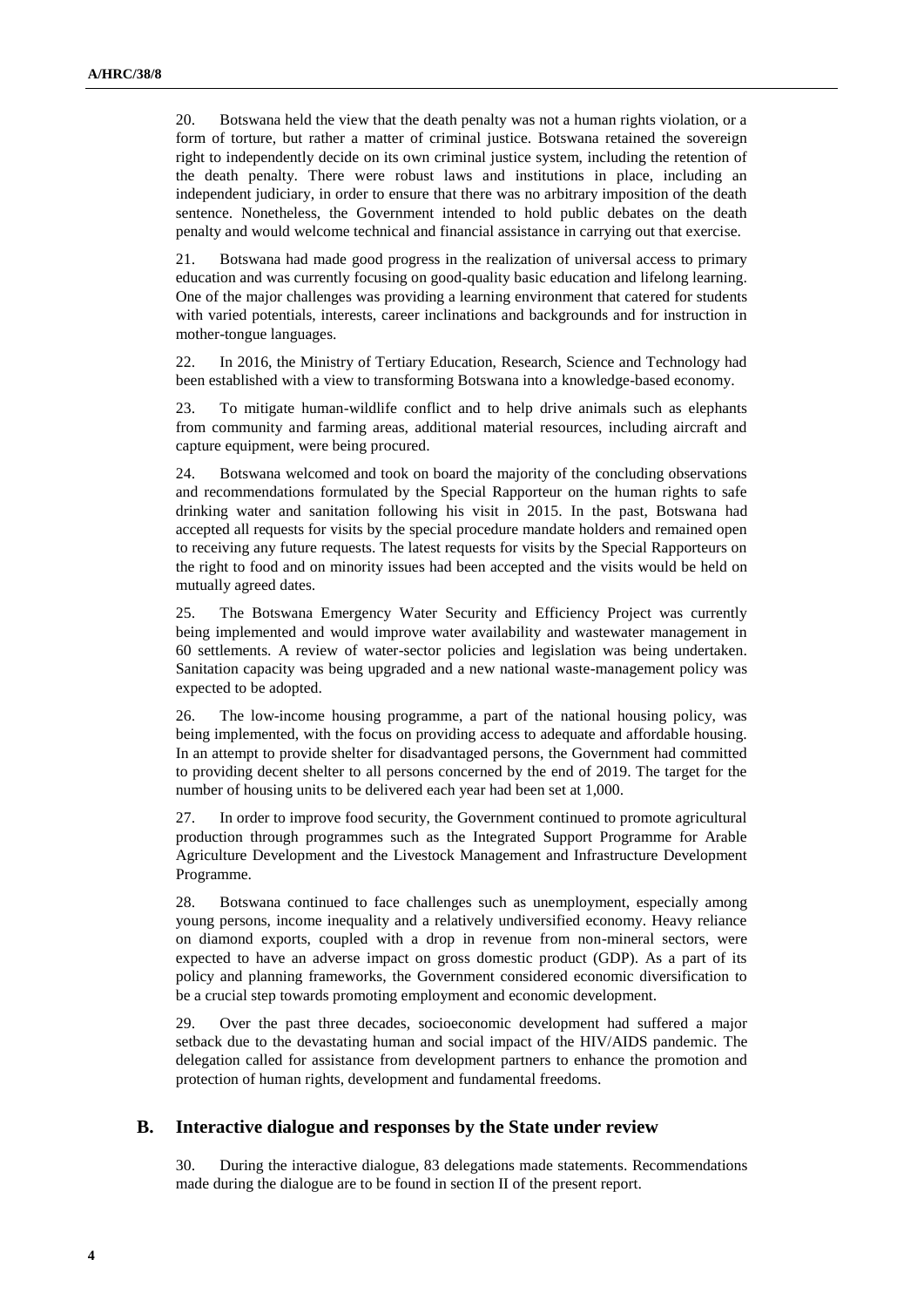31. The Russian Federation was concerned by the high maternal mortality rates by the fact that Botswana was a country of origin, transit and destination of human trafficking and by the fact that the use of corporal punishment was legal in the penitentiary system, including the juvenile justice system.

32. Rwanda welcomed the establishment of a national human rights institution in accordance with the principles relating to the status of national institutions for the promotion and protection of human rights (the Paris Principles). It encouraged Botswana to consider ratifying the International Covenant on Economic, Social and Cultural Rights and the Convention on the Rights of Persons with Disabilities.

33. Senegal appreciated the efforts of Botswana in the areas of development and poverty eradication, including through policies and programmes designed to ensure the enjoyment of the right to food, youth empowerment and to strengthen the position of women in the economy.

34. Sierra Leone encouraged Botswana to continue to develop enforceable measures that were aimed at eliminating child, early and forced marriage in rural areas, and to provide universal birth registration for all children born in its territory.

35. Singapore applauded the efforts of Botswana to empower women in the labour market by increasing the budget of the Women's Economic Empowerment Programme, and to give all children a good start in life by scaling up early childhood development initiatives.

36. Slovakia welcomed the adoption of the Education and Training Sector Strategic Plan in 2015. Slovakia invited Botswana to enhance its cooperation with the United Nations human rights mechanisms and encouraged it to extend a standing invitation to the special procedure mandate holders.

37. Slovenia commended Botswana for taking several legislative measures to prohibit and eliminate all forms of harmful practices. However, it regretted that sufficient funding had not yet been allocated for the implementation of the National Plan of Action for All Children.

38. South Africa praised the establishment of the human rights unit in the Office of the President and looked forward to the national human rights strategy that the unit had been mandated to produce.

39. Spain thanked Botswana for participating in the universal periodic review and made recommendations.

40. The State of Palestine commended Botswana for the efforts it had made to reduce poverty.

41. The Sudan noted that, in 2017, Botswana had signed the Safe Schools Declaration, which was a global commitment towards providing support, protection and sustainable education in wartime and an important step towards implementing the fundamental right to education.

42. Sweden acknowledged the continued work of Botswana to fulfil its obligations with regard to human rights and encouraged further efforts in that regard.

43. The Syrian Arab Republic stated that it had carefully followed the presentation of the national report by Botswana and read the two reports prepared by OHCHR, especially with regard to the implementation of previous review recommendations by Botswana.

44. Thailand commended the progress made by Botswana, particularly in terms of implementing its policies on the eradication of poverty, the fight against HIV/AIDS, the protection of disadvantaged and marginalized communities and provision for human rights education in the school curriculum.

45. Timor-Leste welcomed the efforts made by Botswana to promote development and poverty reduction, and saw the measures taken by Botswana to fight HIV/AIDS as a step forward in promoting the right to health.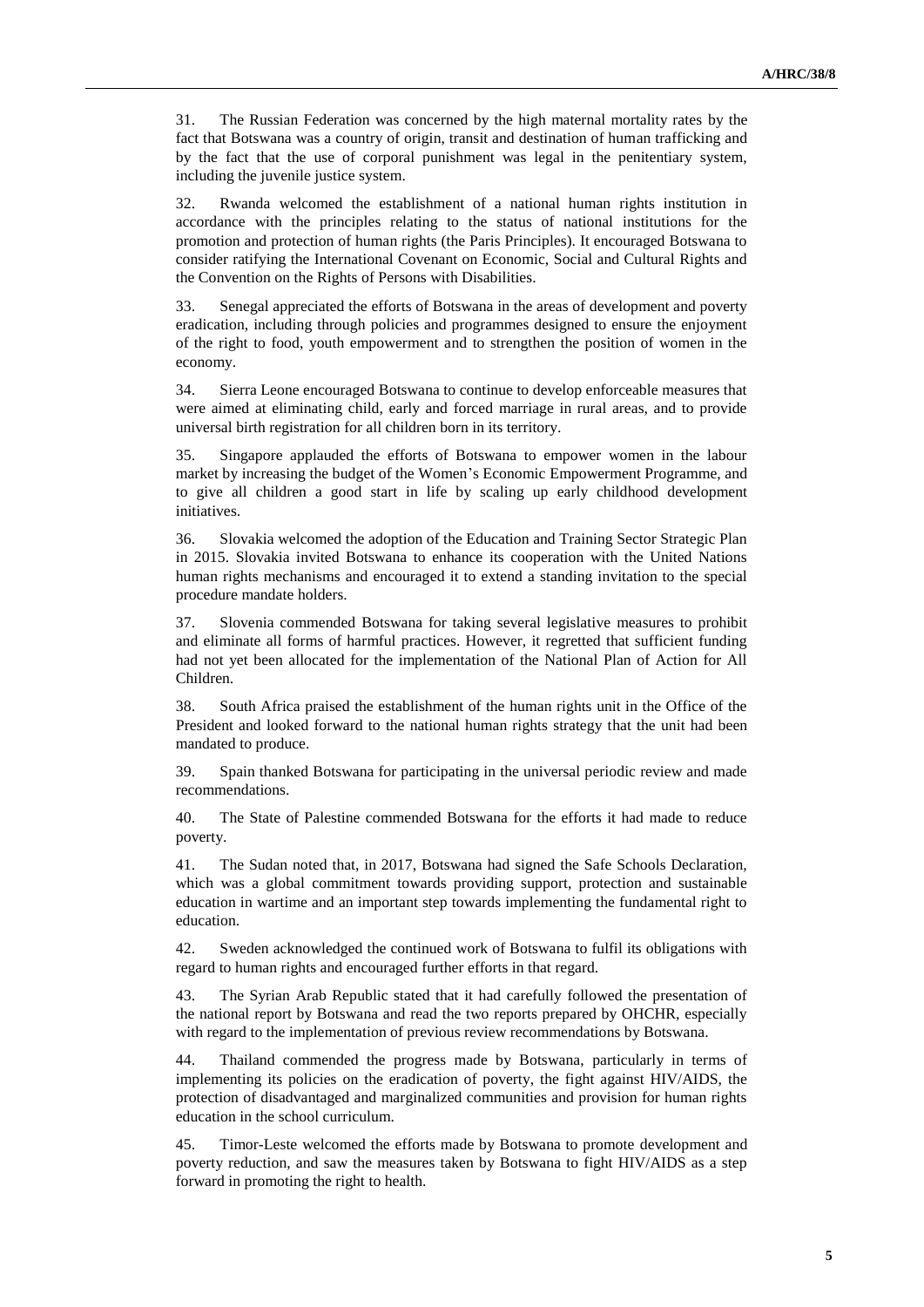46. Togo congratulated Botswana for its commitment to the achievement of the Sustainable Development Goals through the Vision 2036 agenda, the aim of which was to ensure the prosperity of all citizens.

47. Tunisia appreciated the participatory approach adopted in drafting the national report, and welcomed the efforts to disseminate information on human rights by integrating the issue into primary and secondary education curricula and training programmes for civil servants.

48. Turkey praised the poverty eradication programmes of Botswana. It indicated that certain shortcomings remained with regard to ensuring gender equality and the protection of children's rights and that Botswana should increase efforts to further improve the situation in that regard.

49. Ukraine noted the active cooperation with civil society, as reflected in the national report and encouraged Botswana to continue with that process, as it was potentially beneficial to all in overcoming existing challenges.

50. The United Kingdom welcomed steps to domesticate the Rome Statute and to ratify the Southern African Development Community Protocol on Gender and Development. It encouraged Botswana to protect victims of trafficking and to apply stringent penalties for perpetrators.

51. The United States commended Botswana for the court rulings affirming the rights of transgender persons, urged it to protect lesbian, gay, bisexual, transgender and intersex persons from discrimination and expressed concern at restrictions on freedom of expression.

52. Uruguay applauded the initiative of Botswana on combating HIV/AIDS and the adoption of the national gender and development policy. It expressed the hope that Botswana would domesticate the provisions of the international human rights instruments that it had already ratified.

53. The Bolivarian Republic of Venezuela praised steps to approve the Anti-Human Trafficking Act, to combat poverty and HIV/AIDS, to develop remote areas and to improve education. It noted that the international community should provide Botswana with support and encouraged the State to pursue its efforts in those fields.

54. Zambia applauded Botswana for being an example of good governance in Africa and for the establishment of institutions to ensure transparency. It noted that governance needed to be inclusive and to enable wide participation.

55. Zimbabwe praised the steps to adopt the Vision 2036 agenda, to implement poverty eradication initiatives, including the Youth Empowerment Scheme, to facilitate access to tertiary education and to mainstream human rights education into the school curriculum.

56. Afghanistan commended the achievements of Botswana since the previous review and its initiatives to eradicate poverty focused on the rural population, women and youth.

57. Algeria noted with appreciation progress in implementing policies on nation building, development and poverty reduction, including acknowledgement of the right of local people to manage and use natural resources.

58. Angola welcomed the progress in poverty eradication through the poverty eradication programme, urging Botswana to continue its efforts. It noted that the Vision 2036 agenda, the Youth Development Fund and the Women's Economic Empowerment Programme were important for inclusive development.

59. Argentina congratulated Botswana on its poverty eradication initiatives focused on the economic empowerment of the poorest people.

60. Armenia praised efforts to establish a human rights unit and to implement the National Policy on Gender and Development, and encouraged Botswana to pursue its efforts in that regard. Armenia urged Botswana to establish a moratorium on the death penalty and to enshrine the right to education in the Constitution.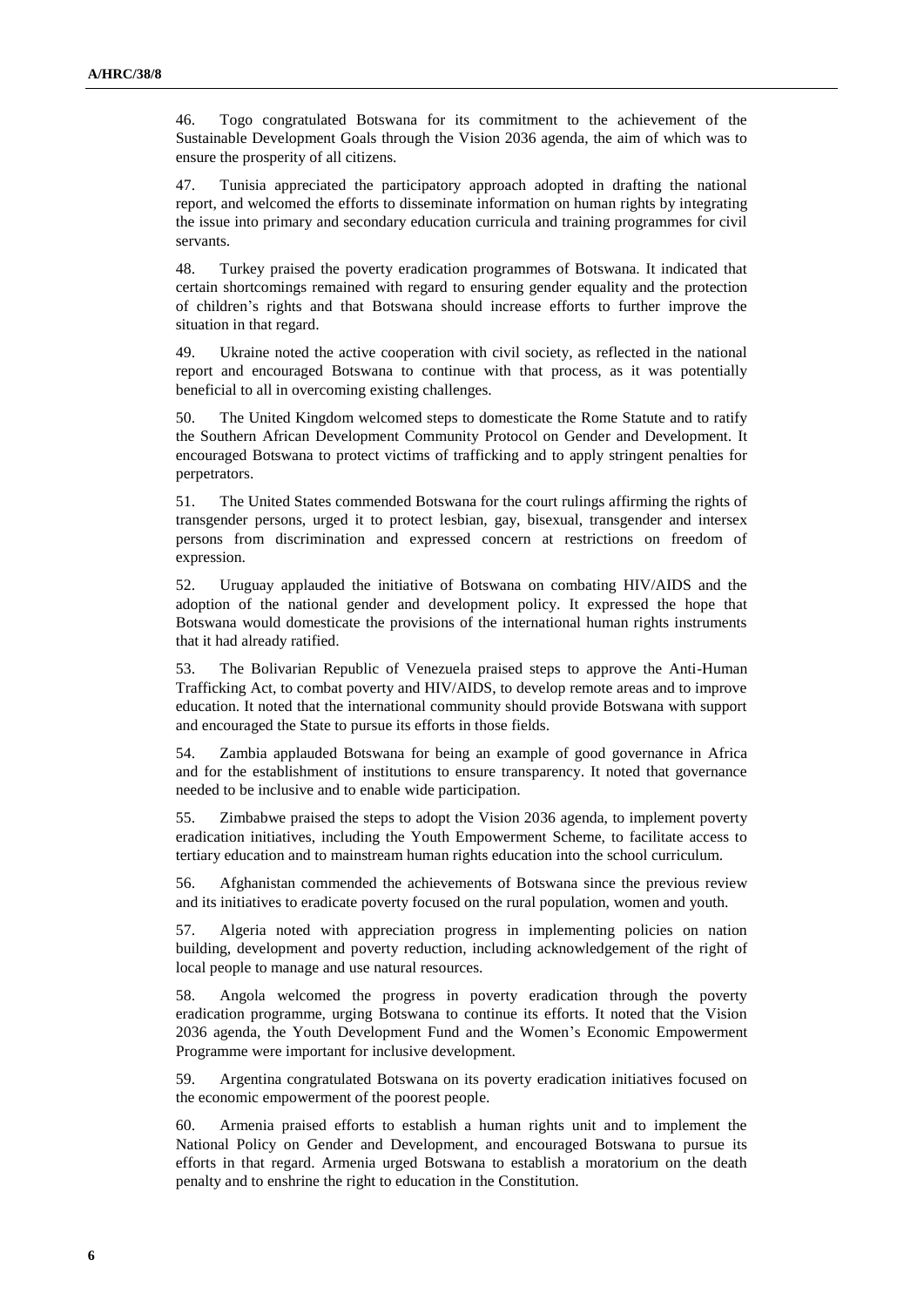61. Australia commended the ratification of the Southern African Development Community Protocol on Gender and Development. It called on Botswana to ensure the protection of the freedom of expression and assembly, while expressing its continued concern about the application of the death penalty.

62. Azerbaijan appreciated the constructive cooperation of Botswana with the United Nations human rights mechanisms, expressing the hope that relevant mechanisms and organizations would enhance financial and technical assistance for Botswana.

63. Bangladesh applauded steps to domesticate the Rome Statute of the International Criminal Court and to adopt the National Policy on Gender and Development and the Anti-Human Trafficking Act. It noted that, although Botswana had achieved remarkable socioeconomic progress, it needed sustained international support.

64. Belgium acknowledged efforts to combat HIV/AIDS, including through the National Strategic Framework, expressing the conviction that further progress could be achieved in protecting vulnerable groups. It expressed concern at the fact that the death penalty was still on the statute books.

65. Benin welcomed measures and initiatives to ensure local development and respect for human rights, urging Botswana to build on its achievements.

66. Bhutan commended Botswana for the implementation of recommendations from the previous review. It requested Botswana to continue efforts to ratify human rights treaties.

67. Brazil commended Botswana for initiatives to tackle inequality and for its health policies. Brazil recognized the positive steps taken in the areas of freedom of expression and the press, and in ensuring women's empowerment and representation in public life. It encouraged further action to prohibit corporal punishment.

68. Burkina Faso encouraged Botswana to revise the 2009 Children's Act to bring it into line with the Convention on the Rights of the Child, to significantly reduce the maternal mortality rate and to guarantee universal birth registration for all children born in its territory.

69. Canada noted the ongoing International Criminal Court membership of Botswana and its commitment to the Court. Furthermore, Canada welcomed the court judgments in Botswana enabling transgender persons to change their gender status on national identity registration documents to reflect their gender identity.

70. Chad welcomed the adoption of the National Policy on Gender and Development and the establishment of the National Gender Commission. It also noted with satisfaction the Anti-Human Trafficking Act.

71. Chile welcomed the creation of the Human Trafficking (Prohibition) Committee, the adoption of relevant legislation and efforts to broaden access to justice through the creation of three new courts of first instance.

72. Côte d'Ivoire appreciated the measures aimed at reducing extreme poverty and welcomed efforts to establish a national human rights institution in compliance with the Paris Principles.

73. Cuba emphasized the adoption of the Anti-Human Trafficking Act and of the Eleventh National Development Plan.

74. Denmark mentioned that, during its second universal periodic review, Botswana had noted recommendations to ratify the Optional Protocol to the Convention against Torture and stated that the Convention against Torture Initiative stood ready to assist Botswana on that issue.

75. Ecuador emphasized the recognition by Botswana of the need to revise laws and policies that were incompatible with the full enjoyment of constitutional rights and international standards.

76. Egypt praised Botswana for its efforts to fight poverty, combat HIV/AIDS, promote the rights of the child through the inclusion of human rights issues in the school curricula and end discrimination.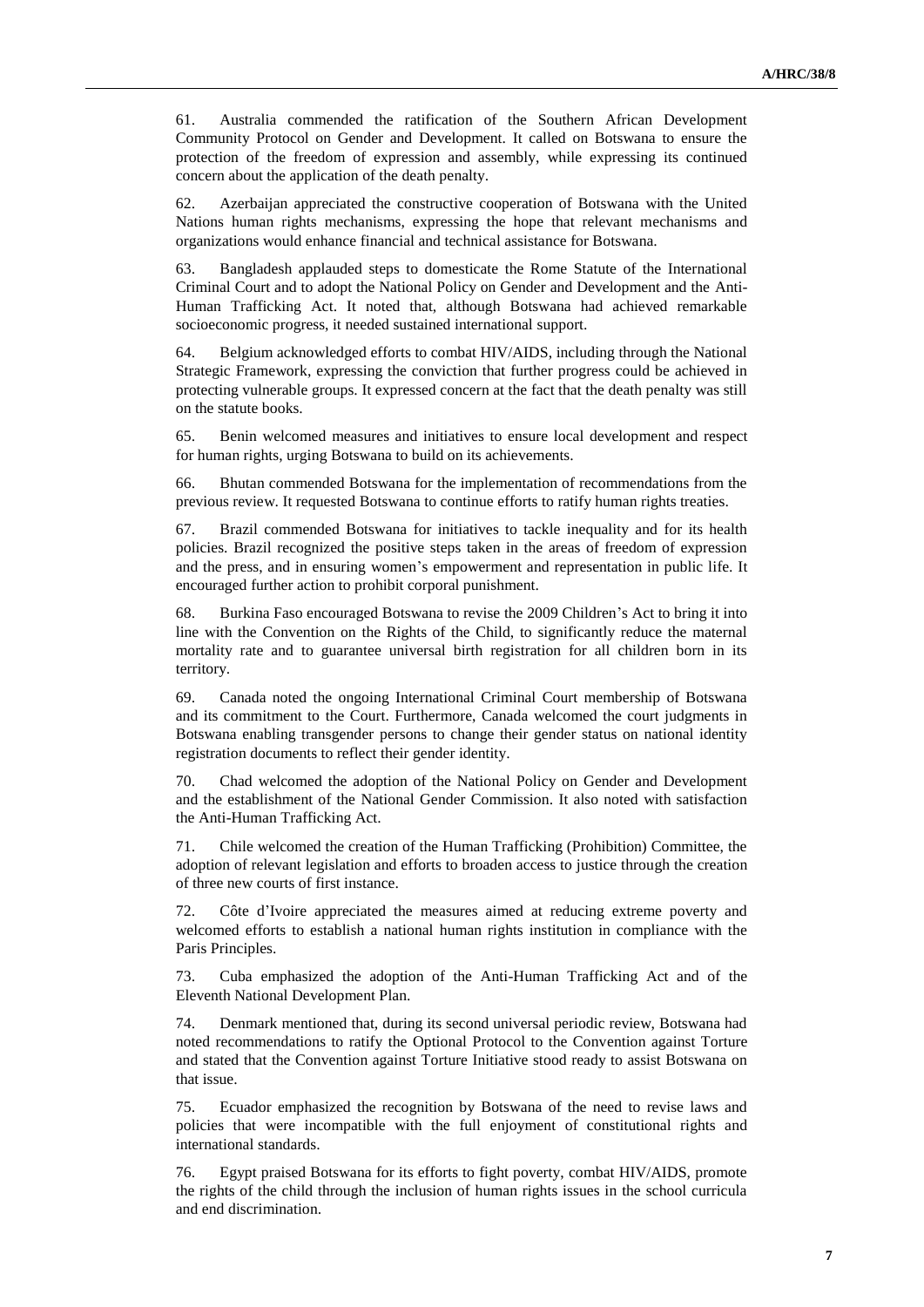77. Estonia commended the initiatives of Botswana to eradicate poverty, including the Women's Economic Empowerment Programme, and the Rome Statute of the International Criminal Court Act of 2017 domesticating the Rome Statue. Estonia encouraged Botswana to gradually reduce the backlog of periodic reports to the treaty bodies.

78. Ethiopia commended the adoption of the Vision 2036 agenda and the Eleventh National Development Plan, and noted with satisfaction the Government's initiatives to eradicate poverty.

79. Finland noted that indigenous children's access to education should be strengthened. It also noted the ongoing efforts to establish a national human rights institution and stressed the importance of ensuring compliance with the Paris Principles.

80. France welcomed the significant progress made by Botswana in human rights, especially in terms of freedom of expression and of the press, the cultural rights of minorities and the fight against HIV/AIDS.

81. Gabon welcomed actions taken to combat poverty, social disparity and vulnerability, and welcomed programmes to empower women and promote gender equality.

82. Georgia welcomed efforts towards the establishment of a national human rights institution and encouraged the Government to strengthen measures in that direction. It encouraged Botswana to accelerate efforts that were aimed at preventing gender-based violence.

83. Germany commended Botswana for the improvements it had made in access to health care, schooling and education.

84. Ghana welcomed the progress made in eradicating poverty, combating HIV/AIDS and gender-based violence and promoting children's rights and gender equality. It was concerned that civil society actors had been excluded from benchmarking missions to human rights institutions in some African countries.

85. Greece commended Botswana for implementing recommendations from the previous review, achievements in reducing poverty, efforts towards establishing a national human rights institution and the domestication of the Rome Statute of the International Criminal Court.

86. The Holy See commended Botswana for its efforts in implementing poverty eradication initiatives and encouraged the Government to pursue that work.

87. Honduras welcomed efforts to implement recommendations from the previous review, particularly those relating to development and poverty reduction.

88. Iceland commended Botswana for progress in implementing recommendations from the previous review, and for introducing a women's empowerment programme.

89. India welcomed the amendment of the Ombudsman Act to establish a national human rights institution, the efforts of Botswana to curtail poverty and unemployment and its empowerment of women and youth. India noted progress in implementing the right to health, including the development of the national HIV/AIDS strategy.

90. Indonesia commended the work of Botswana in transforming the Office of the Ombudsman into a national human rights institution. In the view of Indonesia, the appeal by Botswana for continued support in combating HIV/AIDS should be prioritized by development partners and the international community.

91. Iraq commended the efforts of Botswana to eradicate poverty, notably through its development plan for remote areas, and its efforts to eradicate HIV/AIDS.

92. Ireland was concerned that consensual adult same-sex sexual activities remained criminalized, that lesbian, gay, bisexual, transgender and intersex persons were stigmatized and that the death penalty had been retained. Recalling previous relevant recommendations, Ireland expressed regret at the fact that marital rape had not been criminalized.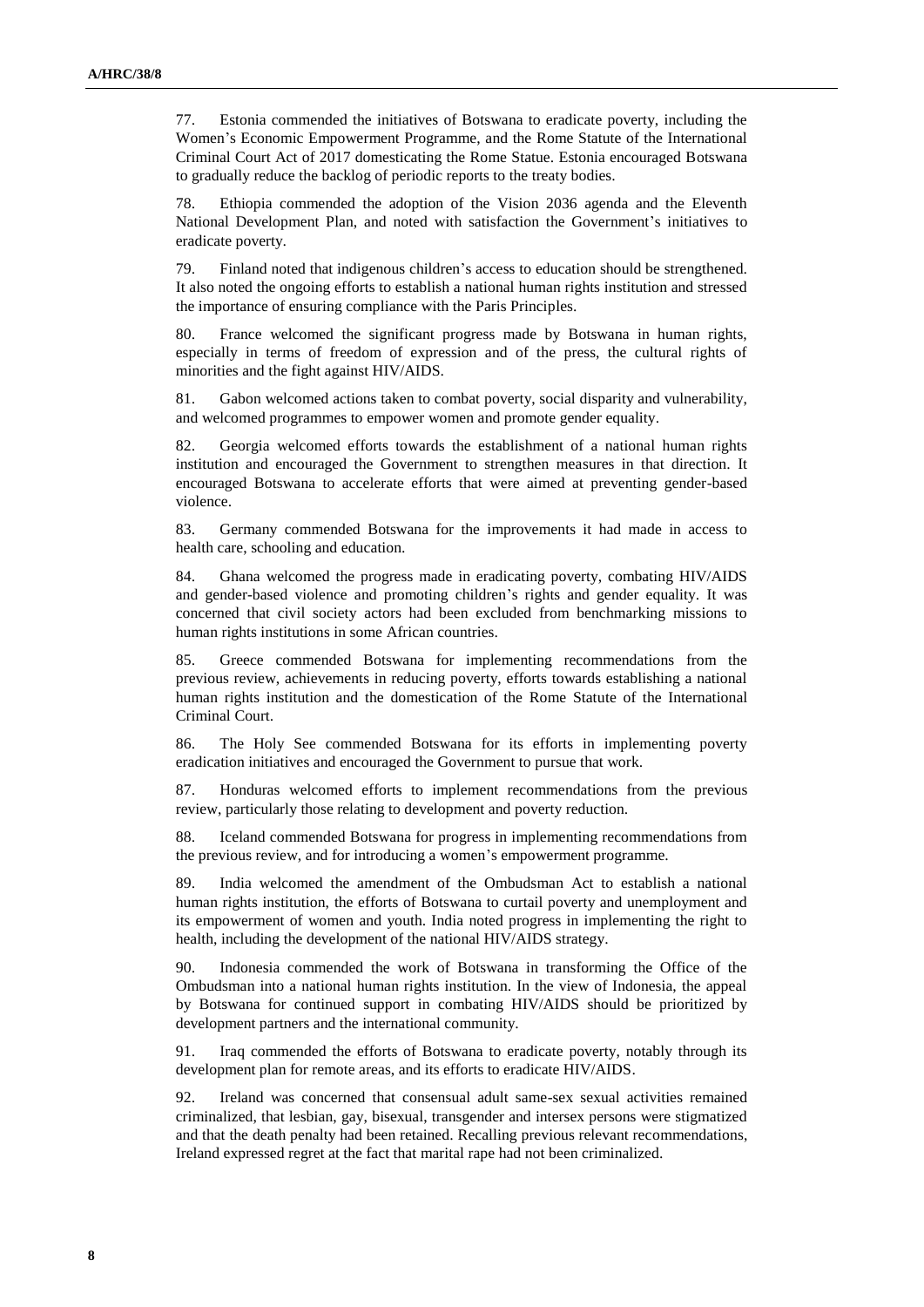93. Italy welcomed the adoption of the Rome Statute of the International Criminal Court Act, the implementation of poverty eradication initiatives, the mainstreaming of human rights education into school curricula and the endorsement of the Safe Schools Declaration.

94. Kenya commended Botswana for its progress in implementing human rights, fundamental freedoms and recommendations from the previous review.

95. Libya commended the commitment of Botswana to human rights and to the United Nations mechanisms, and encouraged it to ratify the International Covenant on Economic, Social and Cultural Rights.

96. Liechtenstein welcomed the efforts to set up a national human rights institution. It expressed concern at the continued legality and use of the death penalty and corporal punishment.

97. Madagascar recognized the progress made in combating poverty and investment in social protection, education and health services. It noted the alignment of domestic law with the Rome Statute of the International Criminal Court and the adoption by Botswana of a policy on gender equality in 2015.

98. Malaysia recognized the progress made in eradicating poverty and promoting gender equality, as reflected in the Vision 2036 agenda. Malaysia lauded the inclusion of traditional leaders in efforts to promote gender mainstreaming and to award scholarships to girls.

99. Maldives welcomed the Vision 2036 agenda. It was encouraged by efforts to eradicate poverty with the introduction of the Youth Empowerment Scheme and the Women's Economic Empowerment Programme. It also commended the prioritization of the fight against HIV/AIDS.

100. Mauritania welcomed efforts to establish a human rights unit in the Office of the President and to set up social development programmes. It remained concerned about the low level of participation of women in public life.

101. Mauritius applauded the progress relating to legislative and institutional measures to address social concerns, promote gender equality and increase access to education. It commended the conversion of the Office of the Ombudsman into the national human rights institution.

102. Mexico applauded the domestication of the Rome Statute of the International Criminal Court and the increased cooperation of Botswana with international human rights mechanisms.

103. Montenegro commended the efforts to establish a national human rights institution and the achievements in development and poverty reduction. It noted that there were several human rights treaties to which Botswana was not a party and that there were overdue periodic reports.

104. Morocco welcomed the measures taken to enable access to education in the framework of the Vision 2036 agenda. It also highlighted the Government's ongoing fight against poverty and HIV/AIDS.

105. Mozambique noted the progress made in implementing recommendations from the previous universal periodic review cycle, in particular on gender and gender-based violence. It also commended the steps taken to strengthen the implementation of poverty eradication programmes.

106. Myanmar welcomed the commitment of Botswana to combating the scourge of HIV/AIDS and the launch of the Treat All Strategy in 2016. It expressed concern at reports of child sexual abuse.

107. Namibia applauded the progress and achievements of Botswana in the fields of development and poverty reduction. It also called upon the international community to assist Botswana in fully implementing the Vision 2036 agenda.

108. The Netherlands commended Botswana for its active role as a member of the Human Rights Council and its willingness to create a national human rights institution. It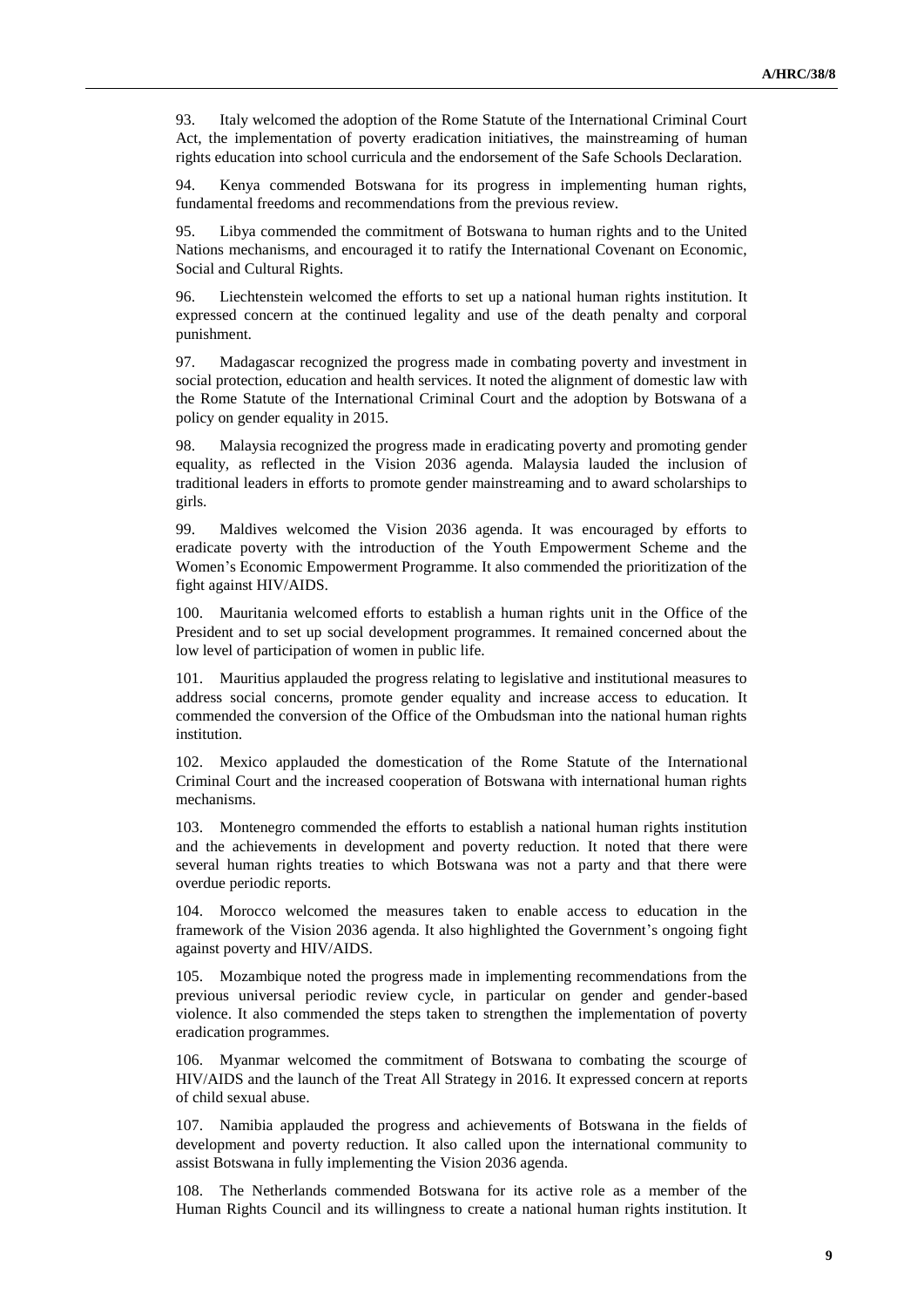expressed regret at the fact that Botswana had not accept recommendations relating to the decriminalization of same-sex sexual activities.

109. The Niger congratulated Botswana on the reduction of poverty in rural and urban areas, as indicated in its report highlighting the achievement of the targets of the Millennium Development Goals.

110. Paraguay welcomed the recent progress of Botswana in terms of human rights and especially with regard to the Rome Statute of the International Criminal Court Act.

111. The Philippines recognized the enactment by Botswana of the Anti-Human Trafficking Act of 2014 and the resulting advances made by the State in the areas of human trafficking, migrants and poverty alleviation.

112. Portugal welcomed the efforts to establish a national human rights institution.

113. The Republic of Korea noted progress in the areas of development and poverty reduction. It hoped that the policies and initiatives to develop the economy could be implemented to address the concerns of disadvantaged and marginalized communities.

The delegation of Botswana stated that the Government was committed to ensuring the protection of all children, as evidenced by the ratification and domestication of relevant international and regional instruments and the report it had submitted to the Committee on the Rights of the Child.

115. Birth registration was carried out through a computerized, real-time system linked to the national identity system. There were decentralized district registration offices across the country. All major hospitals had a birth and death registration desk and there were mobile field visits by teams to reach out to children in remote areas.

116. The protection of children was carried out at the national and local levels through established functional structures, including the National Children's Council, the Village Child Protection Committees and the National Children's Consultative Forum, which enabled the participation of children.

117. In order to establish the magnitude of sexual abuse of children, a survey on violence against children had recently been completed. A response plan would be finalized and disseminated by March 2018. The child protection protocol had been completed and would also be disseminated.

118. Legislative measures had been taken to prohibit all forms of practices that were harmful to children. Education and capacity-building of different stakeholders implementing the Children's Act had continued through "*kgotla*" (traditional meetings) and workshops.

119. The results of the ongoing situational analysis for orphans and vulnerable children would inform the reviews of the National Plan of Action for Orphans and Vulnerable Children (2010–2016) and the National Plan of Action for Children 2006–2016. There was a comprehensive people-centred social protection system for vulnerable groups.

Through the Revised Remote Area Development Programme of 2009, children from remote area communities were assisted with access to education.

121. Botswana was working towards lifting its reservations to article 1 of the Convention on the Rights of the Child and article 2 of the African Charter on the Rights and Welfare of the Child. Legislation was being amended to bring the definition of the child into line with that contained in those instruments.

122. Botswana had retained corporal punishment in its 2009 Children's Act because communities had insisted that the practice should not be abolished. Measures were being explored to change the mindset of those communities.

123. The National Policy on Gender and Development, which was aligned with the Sustainable Development Goals, recognized the critical role played by civil society organizations, development partners and the media in advancing the gender agenda.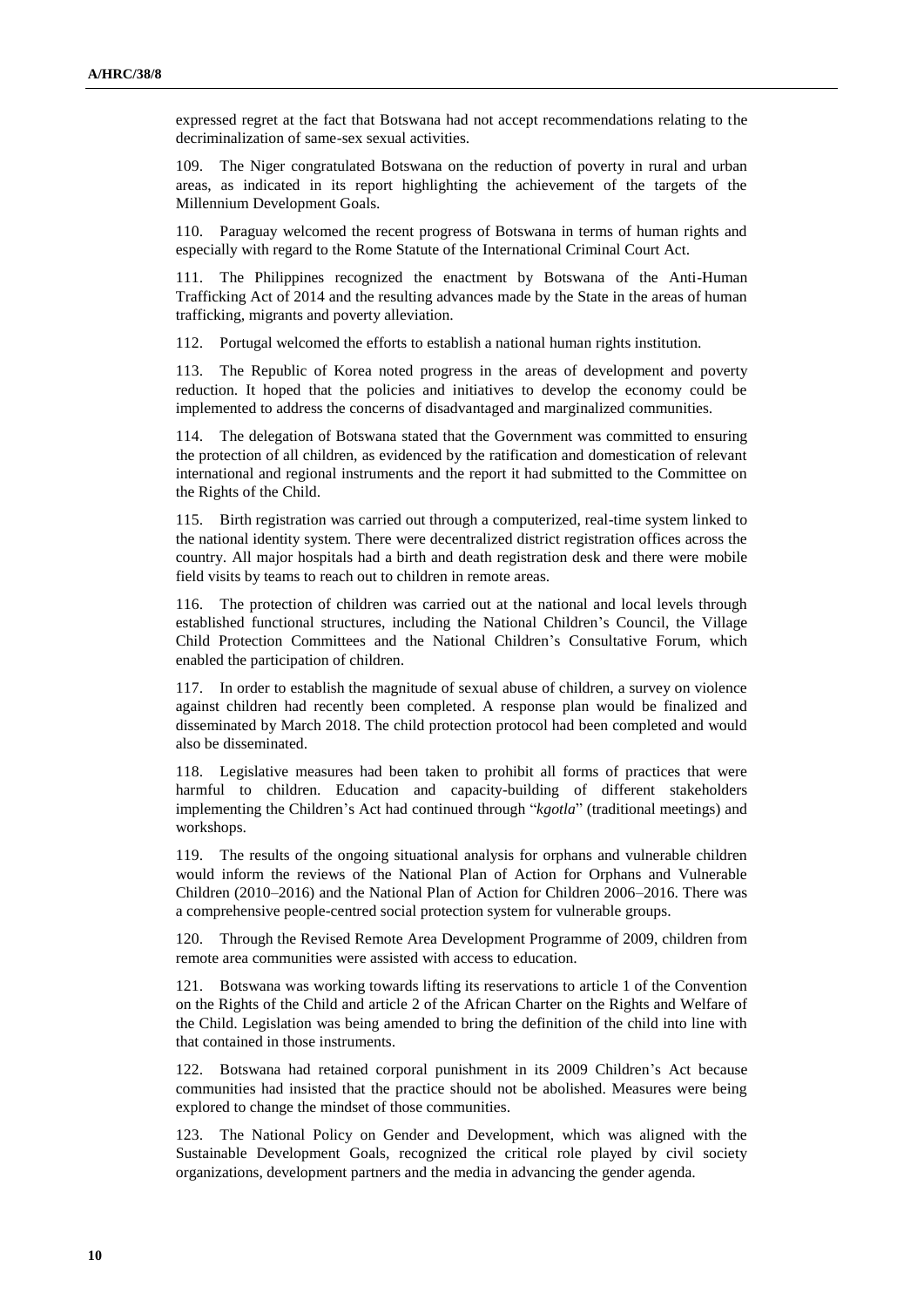124. Some customary laws discriminated against women, who could seek redress from the common law courts. Legal aid was available to poor women. The Government, in collaboration with civil society, continued to engage with community and religious leaders and the general public on issues that perpetuated gender inequality.

125. Schools had guidance and counselling units to counter gender-based violence, which mostly comprised bullying. Local councils had dedicated social workers to strengthen programming efforts that ensured safety in schools. The Botswana Police Service had gender focal points and the Botswana Defence Force had focal points to enhance gender mainstreaming initiatives.

126. With the support of the Government, civil society organizations provided places of safety for victims of gender-based violence. The Government intended to establish and strengthen places of safety, based on the findings of the 2017 study on gender-based violence.

### **II. Conclusions and/or recommendations**

127. **The recommendations listed below have been examined by Botswana and enjoy the support of Botswana:**

127.1 **Ratify those international instruments that Botswana had committed to ratifying during the second cycle of the universal periodic review (Madagascar);**

127.2 **Cooperate fully with treaty bodies by meeting reporting obligations as a Member State (Republic of Korea);**

127.3 **Continue to work on the implementation of its commitments to promote and protect human rights in the light of the recommendations already accepted (Sudan);**

127.4 **Consider the creation of a national follow-up mechanism for recommendations on human rights issues, which would allow for the adequate follow-up of the obligations and recommendations made by regional and universal human rights systems (Paraguay);**

127.5 **Domesticate the Convention on the Elimination of All Forms of Discrimination against Women, in order to enhance the promotion and protection of women's rights (Namibia);**

127.6 **Continue efforts to ensure that the national human rights institution that will be established will be in compliance with the Paris Principles (Portugal);**

127.7 **Expedite the establishment of a national human rights institution in conformity with the Paris Principles (Sierra Leone);**

127.8 **Intensify efforts aimed at establishing a national human rights institution in line with the Paris Principles (Ukraine);**

127.9 **Prioritize the setting-up of a national human rights institution in accordance with the Paris Principles (South Africa);**

127.10 **Step up the process of setting up a national human rights institution in conformity with the Paris Principles (Togo);**

127.11 **Accelerate the establishment of a national human rights institution in line with the Paris Principles (Afghanistan);**

127.12 **Establish, without further delay, a national human rights institution that will be in full compliance with the Paris Principles (Liechtenstein);**

127.13 **Establish a national human rights institution in line with the Paris Principles (Morocco);**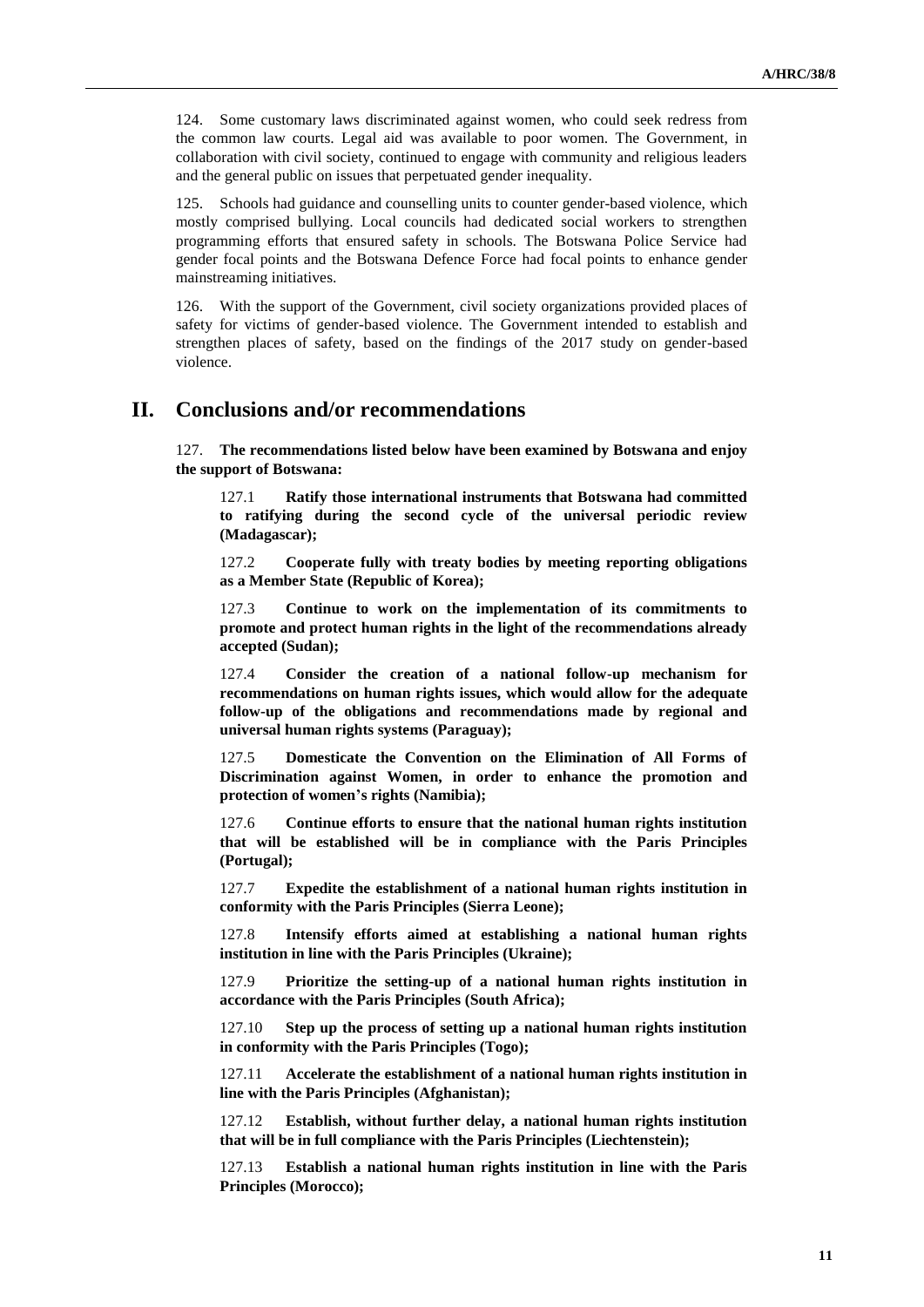127.14 **Complete the legal procedures to establish the national human rights institution (Tunisia);**

127.15 **Complete its efforts to establish a national human rights institution in line with the Paris Principles (Greece);**

127.16 **Establish a national human rights institution that is in line with the Paris Principles by finalizing and adopting the Ombudsman Amendment Bill that will confer a human rights mandate on the Office of the Ombudsman (Thailand);**

127.17 **Make every effort to ensure that its national human rights institution is in compliance with the Paris Principles (Timor-Leste);**

127.18 **Ensure the independence of the Office of the Ombudsman as a national human rights institution in line with the Paris Principles (Canada);**

127.19 **Take concrete steps towards the finalization of the bill on the transformation of the Office of the Ombudsman into a hybrid national human rights institution (Namibia);**

127.20 **Ensure that the Office of the Ombudsman, as a national human rights institution, is independent and adequately financed in line with the Paris Principles (Germany);**

127.21 **Resource adequately the National Gender Commission established in 2016 to monitor implementation of the National Policy on Gender and Development to perform its functions effectively (Singapore);**

127.22 **Finalize the work on a Comprehensive Human Rights Strategy and National Action Plan (Turkey);**

127.23 **Finalize its plans to develop a National Human Rights Strategy and National Action Plan (Zimbabwe);**

127.24 **Take measures to improve efficiency, accountability and transparency in the public service of the country (Azerbaijan);**

127.25 **Provide trainings on human rights principles and obligations for all law enforcement officers, as well as continue to investigate allegations of human rights violations, including violations committed by police officers, and hold accountable those who are responsible (Thailand);**

127.26 **Take measures to prevent and combat all forms of discrimination, especially against women, persons with disabilities and other vulnerable groups (Italy);**

127.27 **Continue with reforms, which include introducing measures to diversify the economy and accelerate economic growth aimed at increased productivity, poverty reduction and the attainment of equitable social development (Indonesia);**

127.28 **Take active steps to ensure that public consultations on the abolition of the death penalty, including on its abolition, are held, and include information on the outcome of those consultations in its next universal periodic review report (Rwanda);**

127.29 **Renew the work towards holding a public national discussion on the death penalty (Ukraine);**

127.30 **Criminalize domestic violence and continue the elaboration and implementation of public policies to prevent, address, punish and eradicate all forms of violence against women, including building help centres for women victims of violence (Paraguay);**

127.31 **Implement further measures to combat gender-based violence and take steps to strengthen legal protections for victims of gender-based violence (Australia);**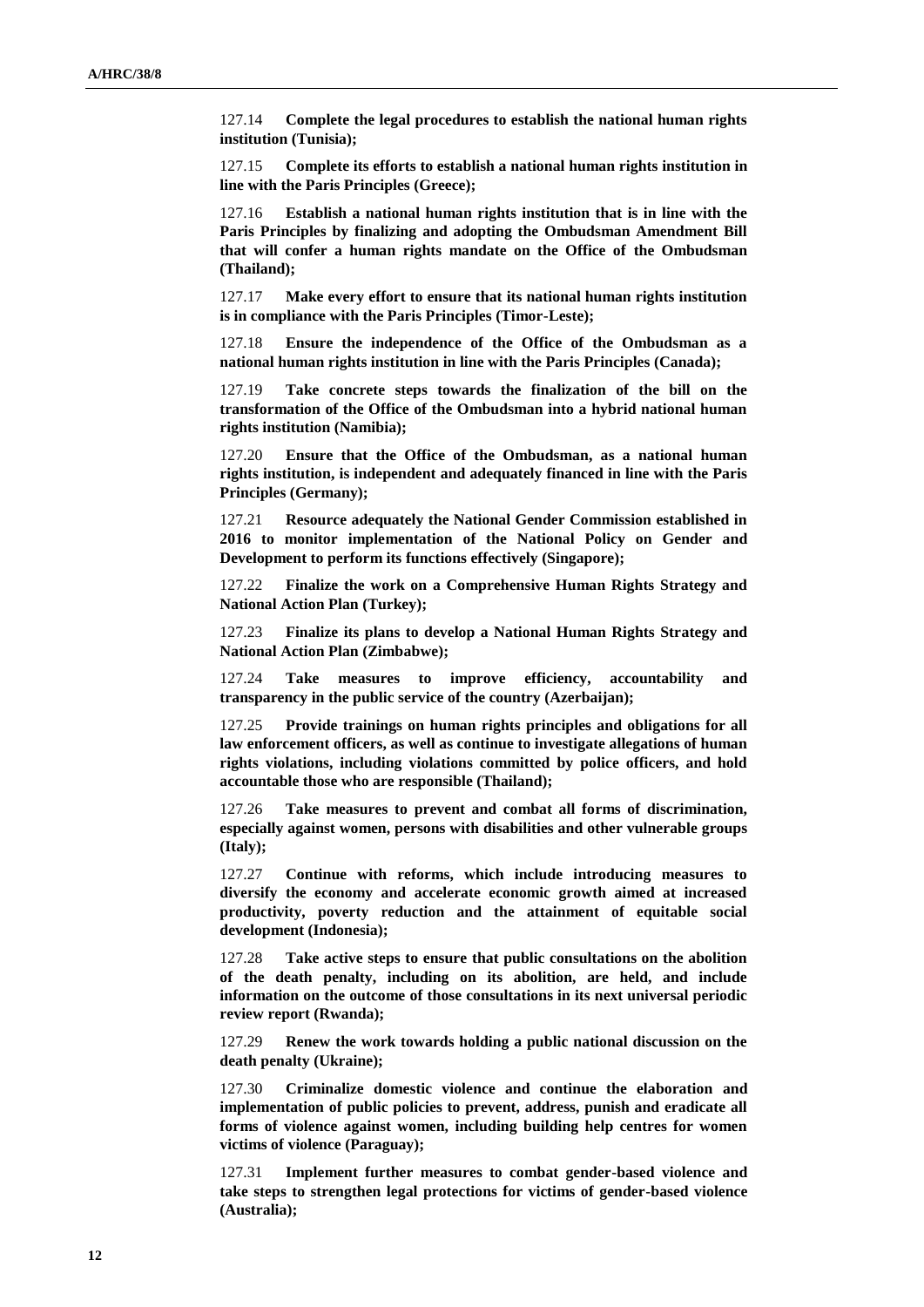127.32 **Train police officers and other stakeholders on the handling of reported cases of gender-based violence (Belgium);**

127.33 **Punish the authors responsible of sexual violence against women and girls (France);**

127.34 **Strengthen its domestic criminal legal system in order to effectively investigate and prosecute crimes (India);**

127.35 **Continue with efforts in the field of gender equality, especially by removing loopholes in national legislation and by encouraging participation of women in the economy and politics (Slovenia);**

127.36 **Continue to study the possibility of establishing the measures and mechanisms in order to improve the representation of women's access to decision making positions in politics (Mauritania);**

127.37 **Take the necessary measures, as a country of origin, transit and destination for human trafficking and sexual exploitation of children, to address and investigate such crimes (Syrian Arab Republic);**

127.38 **Continue to strengthen measures to combat human trafficking by providing training to service providers and stakeholders working with victims of human trafficking (Maldives);**

127.39 **Take concrete measures to prevent human trafficking and exploitation, especially of women and children (Republic of Korea);**

127.40 **Work closely with civil society and non-governmental organizations in addressing human trafficking issues (Philippines);**

127.41 **Enhance its social protection programme in areas such as targeting mechanisms, implementation procedures and coordination (State of Palestine);**

127.42 **Strengthen the economic resources of the most vulnerable so that they can live in dignity (Libya);**

127.43 **Continue taking further measures to eradicate poverty (Azerbaijan);**

127.44 **Adopt a specific policy with affirmative action measures to lift young people out of exclusion and poverty, particularly those living in rural areas (Honduras);**

127.45 **Continue working on poverty eradication initiatives with special focus on women and children (Bhutan);**

127.46 **Further strengthen policies aimed at poverty eradication (Georgia);**

127.47 **Adopt measures to improve the quality of water (Timor-Leste);**

127.48 **Continue efforts to ensure the right to safe drinking water and sanitation by adopting, in this regard, a national water supply policy that includes a strategy for its sustainable management and measures to improve its treatment (Spain);**

127.49 **Adopt a national water policy, elaborating a long-term strategy to manage this resource in a sustainable manner (Senegal);**

127.50 **Adopt policies aimed at improving the quality of water and introduce a systematic monitoring system for water treatment (Holy See);**

127.51 **Take necessary measures to improve access to health, particularly for vulnerable groups, including children and women (Algeria);**

127.52 **Broaden access to emergency obstetric care, improve midwifery training for medical personnel and consider increasing resources assigned to maternal health (Russian Federation);**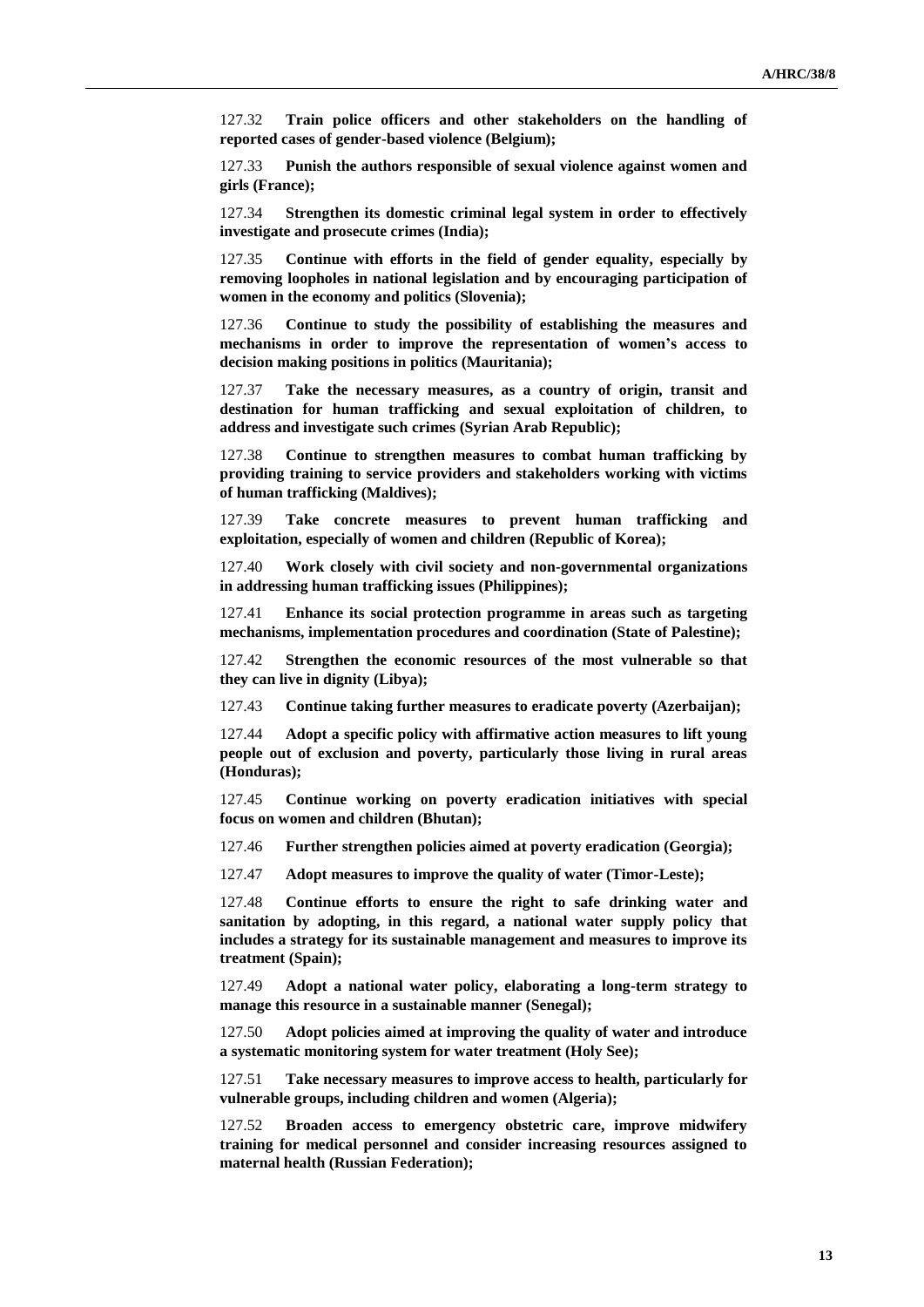127.53 **Work at improving health-care infrastructure, access to emergency obstetric care, midwife training and resources devoted to maternal health (Holy See);**

127.54 **Further improve the health-care infrastructure in Botswana and pay special attention to awareness-raising programmes among women and adolescent girls in rural areas for addressing the challenge of HIV/AIDS (India);**

127.55 **Further strengthen its national programme to reduce HIV prevalence, especially among young people (Indonesia);**

127.56 **Strengthen the policies to combat HIV/AIDS (Senegal);**

127.57 **Maintain the Government's programmes on combating HIV/AIDS with the support of the World Health Organization and other international partners (Ukraine);**

127.58 **Take further steps to ensure the right to health, particularly by combating the scourge of HIV/AIDS (Azerbaijan);**

127.59 **Continue to take action to promote awareness-raising programmes for the prevention of HIV/AIDS (Myanmar);**

127.60 **Strengthen targeted interventions on vulnerability to HIV and gender-based violence (Ethiopia);**

127.61 **Continue efforts to promote comprehensive education policies, particularly by implementing the national strategic education plan (2015–2020) (Brazil);**

127.62 **Improve the quality of education (Iraq);**

127.63 **Promote human rights education and awareness-raising for the public, including schools, through government ministries and other bodies (Ghana);**

127.64 **Continue efforts to implement Committee on the Elimination of Discrimination Against Women obligations and promote and protect the rights of women (Maldives);**

127.65 **Continue to put emphasis on gender equality and ensuring the rights of women and girls, including better access for them to education, aside from committing greater budgetary resources to the Women's Economic Empowerment Programme (Malaysia);**

127.66 **Take measures aimed at ending violence against women and girls and the discrimination suffered by them by influencing traditional practices that undermine gender equality and promoting greater participation of women in all sectors of society (Spain);**

127.67 **Continue efforts to combat discrimination against women and achieve gender equality (Tunisia);**

127.68 **Continue efforts to achieve gender equality and the empowerment of women (Egypt);**

127.69 **Continue to strengthen programmes for the economic empowerment of women (Cuba);**

127.70 **Pursue the implementation of plans and strategies to promote the rights of the child (Cuba);**

127.71 **Continue conducting the situational analysis of the National Plan of Action for Orphans and Vulnerable Children (Slovenia);**

127.72 **Allocate dedicated funding to the National Plan of Action for Orphans and Vulnerable Children for more effective implementation (Singapore);**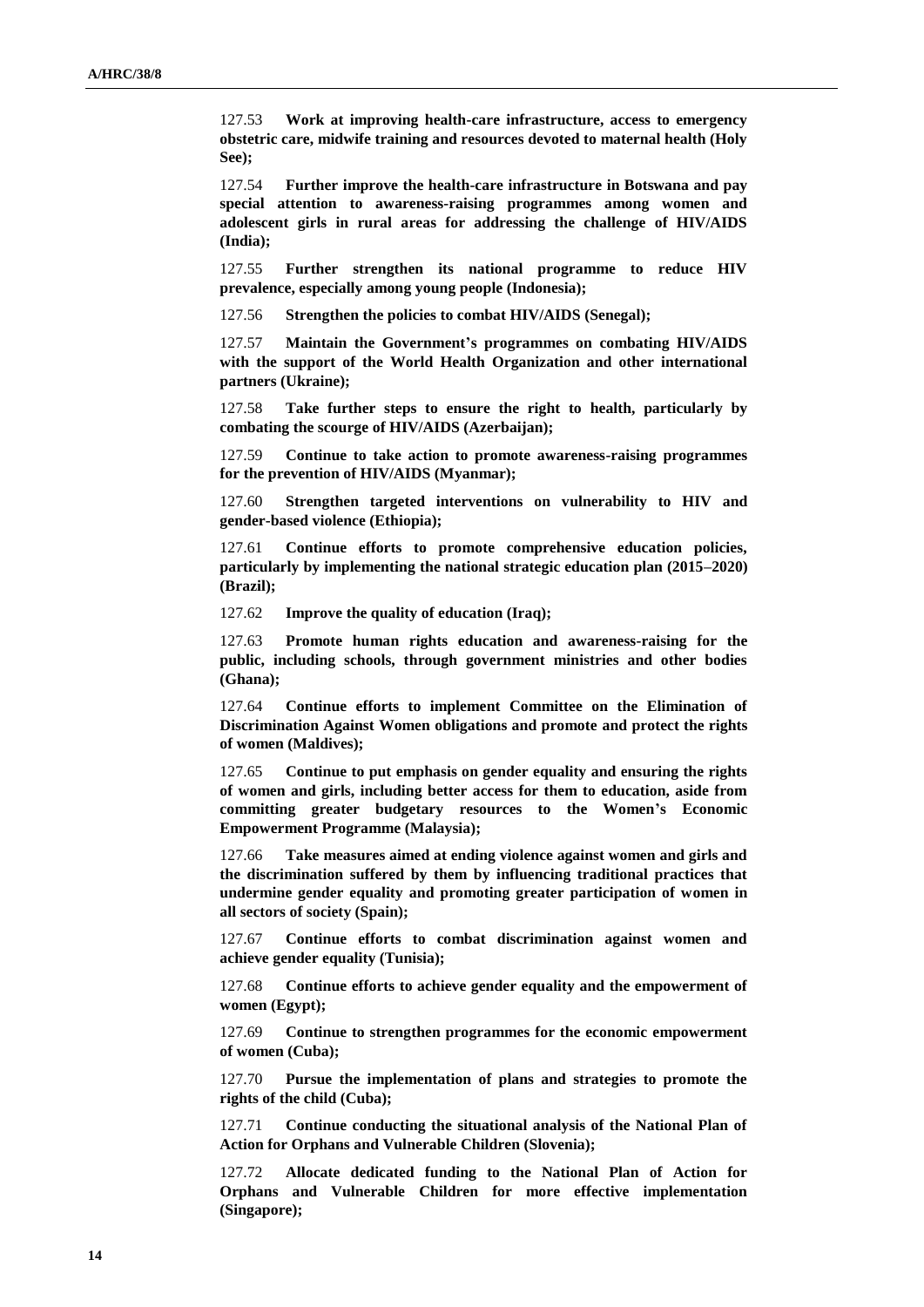127.73 **Implement gender equality policies that foster girls' access to health and education and raise awareness among the population about sexual and gender-based violence (Mexico).**

128. **The following recommendations will be examined by Botswana, which will provide responses in due time, but no later than the thirty-eighth session of the Human Rights Council:**

128.1 **Enhance efforts to conform to the international standards concerning human rights, also by continuing the ratification process of the main international instruments (Italy);**

128.2 **Consider initiating the processes of ratification of the main human rights treaties that have not been ratified (Paraguay);**

128.3 **Become a party to international human rights instruments to which Botswana has not as yet become a party (Niger);**

128.4 **Ratify the International Covenant on Economic, Social and Cultural Rights, the Convention on the Rights of Persons with Disabilities, the International Convention on the Protection of the Rights of All Migrant Workers and Members of Their Families and the International Convention for the Protection of All Persons from Enforced Disappearance (Sierra Leone);**

128.5 **Consider the ratification of the International Covenant on Economic, Social and Cultural Rights, the International Convention for the Protection of All Persons from Enforced Disappearance, the International Convention on the Protection of the Rights of All Migrant Workers and Members of their Families and the Convention against Torture and Other Cruel, Inhuman or Degrading Treatment or Punishment and its Optional Protocol, and incorporate these instruments into its national legislation (Burkina Faso);**

128.6 **Ratify the International Covenant on Economic, Social and Cultural Rights and the International Convention on the Protection of the Rights of All Migrant Workers and Members of Their Families (Mexico);**

128.7 **Ratify the International Convention on the Protection of the Rights of All Migrant Workers and Members of Their Families and harmonize its national migration policy with the principles espoused in the Convention (Philippines);**

128.8 **Ratify the Optional Protocol to the Convention against Torture and other Cruel, Inhuman or Degrading Treatment (Denmark);**

128.9 **Intensify efforts to ratify the Optional Protocol to the Convention against Torture and Other Cruel, Inhuman or Degrading Treatment or Punishment (Georgia);**

128.10 **Consider acceding to the Convention on the Rights of Persons with Disabilities (Ethiopia);**

128.11 **Accelerate the process of accession to the Convention on the Rights of Persons with Disabilities (Georgia);**

128.12 **Speed up the process of accession to the Convention on the Rights of Persons with Disabilities (Azerbaijan);**

128.13 **Consider ratifying the Convention on the Rights of Persons with Disabilities (Mauritius);**

128.14 **Ratify the Convention on the Rights of Persons with Disabilities (Morocco);**

128.15 **Continue the process of ratification of international conventions to which this country is not yet a party, especially the ratification of the International Covenant on Economic, Social and Cultural Rights (Gabon);**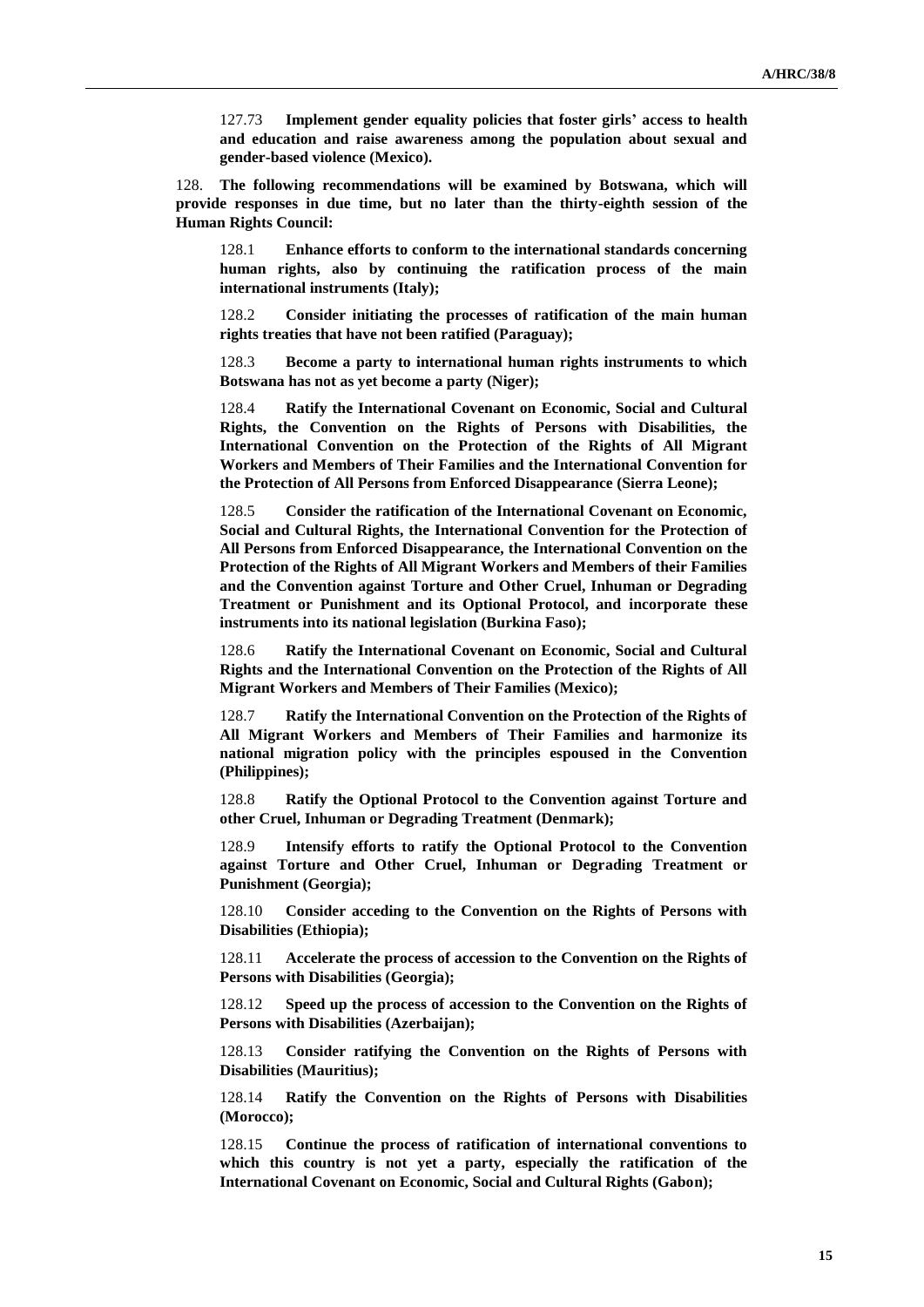128.16 **Ratify the International Covenant on Economic, Social and Cultural Rights (Angola) (Armenia) (Egypt) (Iraq);**

128.17 **Ratify the International Covenant on Economic, Social and Cultural Rights and the Convention against Discrimination in Education (Honduras);**

128.18 **Ratify the International Covenant on Economic, Social and Cultural Rights and its Optional Protocol and the Convention on the Rights of Persons with Disabilities (Portugal);**

128.19 **Ratify the 1961 Convention on the Reduction of Statelessness (Sierra Lone);**

128.20 **Accede to and domesticate the 1961 Convention on the Reduction of Statelessness to address child statelessness and lack of nationality (Kenya);**

128.21 **Accede to the 1961 Convention on the Reduction of Statelessness (Slovakia);**

128.22 **Accede to the 1961 Convention on the Reduction of Statelessness (Côte d'Ivoire);**

128.23 **Ratify the Convention on the Prevention and Punishment of the Crime of Genocide (Armenia);**

128.24 **Consider ratifying the Convention on the Prevention and Punishment of the Crime of Genocide in view of the upcoming seventieth anniversary of its adoption (Rwanda);**

128.25 **Ratify the Convention against Discrimination in Education (Senegal);**

128.26 **Extend a standing invitation to the special procedure mandate holders (State of Palestine);**

128.27 **Extend a standing invitation to the special procedure mandate holders (Honduras);**

128.28 **Issue an open standing invitation to the special procedures of the Human Rights Council (Ukraine);**

128.29 **Issue a standing invitation to the special procedures of the Human Rights Council (Portugal);**

128.30 **Issue a standing invitation to the special procedure mandate holders (Montenegro);**

128.31 **Fully cooperate with the United Nations human rights mechanisms and, in particular, invite the Special Rapporteur on the situation of human rights defenders to conduct visits, and ensure that there are unhindered visits with human rights defenders (Chile);**

128.32 **Recognize the competence of the Committee against Torture to receive individual communications under article 22 of the Convention against Torture and Other Cruel, Inhuman or Degrading Treatment or Punishment (Morocco);**

128.33 **Adopt an open, merit-based selection process when selecting national candidates for United Nations treaty body elections (United Kingdom of Great Britain and Northern Ireland);**

128.34 **Consider developing, in consultation with Parliament and civil society, a policy framework to guide practices and procedures concerning international treaty processes that creates rights and obligations under international law (Ghana);**

128.35 **Adopt a national action plan on the implementation of Security Council Resolution 1325 (2000) (Portugal);**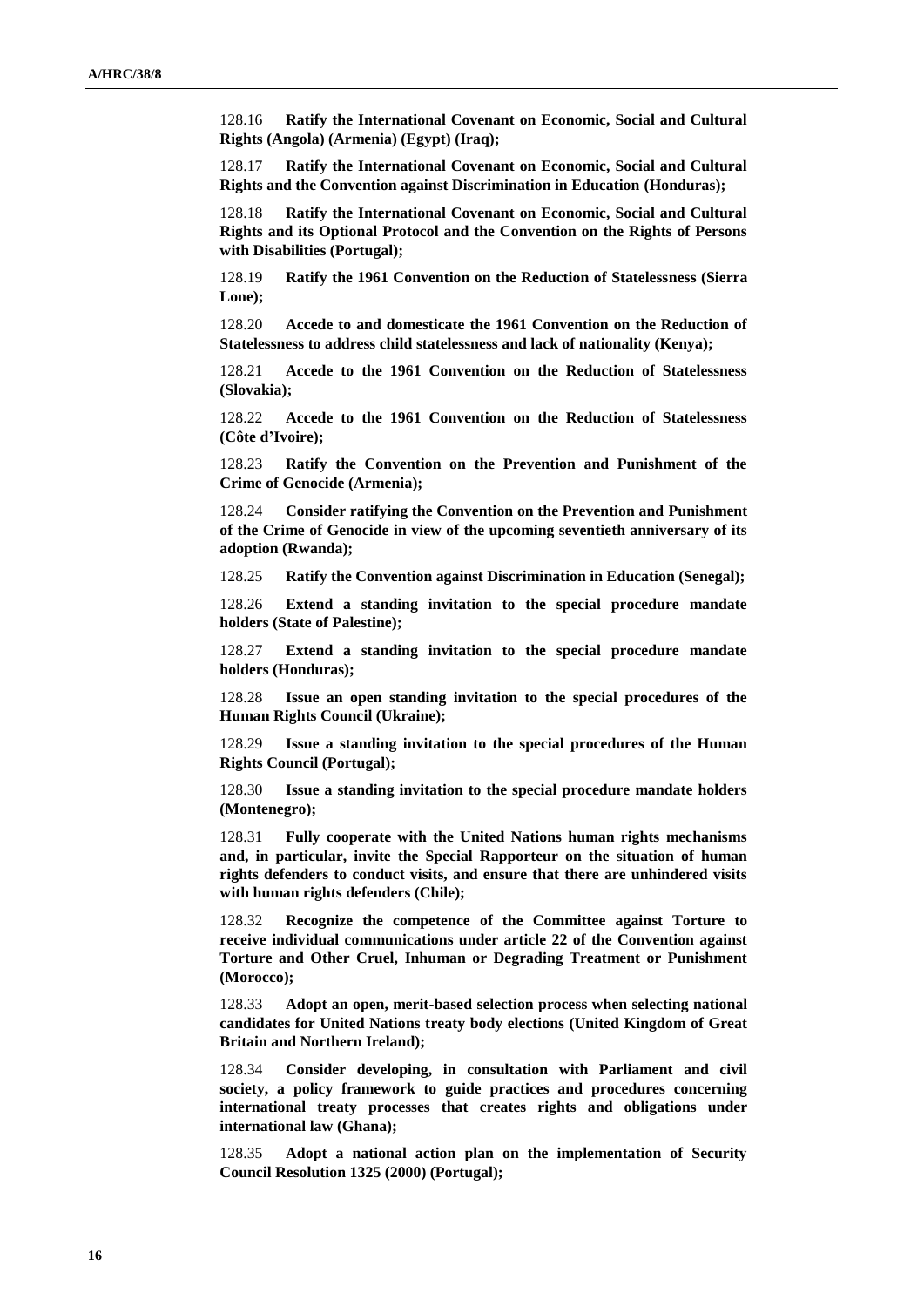128.36 **Finalize domestic implementation of the International Convention on the Elimination of All Forms of Racial Discrimination, the International Covenant on Civil and Political Rights, the Convention on the Elimination of All Forms of Discrimination against Women and the Convention against Torture and Other Cruel, Inhuman or Degrading Treatment or Punishment (Turkey);**

128.37 **Take the necessary steps to incorporate into domestic law those international human rights conventions that Botswana has ratified (Slovakia);**

128.38 **Accelerate ongoing efforts to domesticate the provisions of the international human rights treaties to which it is a party (Zimbabwe);**

128.39 **Incorporate into domestic law those international human rights conventions that Botswana has ratified, including the Convention against Torture and Other Cruel, Inhuman or Degrading Treatment or Punishment, the International Covenant on Civil and Political Rights and the Convention on the Elimination of All Forms of Discrimination against Women, making them directly applicable to the courts and administrative authorities (Greece);**

128.40 **Incorporate into domestic law those international human rights conventions that had been ratified, including the Convention against Torture and Other Cruel, Inhuman or Degrading Treatment or Punishment, the International Covenant on Civil and Political Rights, the Convention on the Elimination of All Forms of Discrimination against Women and the African Charter on Human and Peoples' Rights, making them directly applicable to the courts and administrative authorities (Zambia);**

128.41 **Ensure full incorporation of the provisions of the Convention against Torture and Other Cruel, Inhuman or Degrading Treatment or Punishment, the International Convention on the Elimination of All Forms of Racial Discrimination and the Convention on the Elimination of All Forms of Discrimination against Women into national legislation (Afghanistan);**

128.42 **Continue efforts to domesticate ratified human rights conventions such as the Convention against Torture and Other Cruel, Inhuman or Degrading Treatment or Punishment, the International Covenant on Civil and Political Rights and the African Charter on Human and Peoples' Rights (Kenya);**

128.43 **Adopt laws to incorporate into its national legislation the international human rights instruments to which it is party (Niger);**

128.44 **Include provisions of international human rights treaties ratified by Botswana in national legislation, in order to ensure their applicability in courts and administrative organs (Russian Federation);**

128.45 **Further consolidate its social and human rights policies, particularly in the area of economic, social and cultural rights, in order to improve the quality of life, particularly of the most vulnerable groups of its population (Bolivarian Republic of Venezuela);**

128.46 **Continue to address concerns about discrimination based on sex, sexual orientation or gender identity (Philippines);**

128.47 **Authorize sex changes (France);**

128.48 **Continue to fully implement various international human rights instruments, particularly the Convention on the Elimination of All Forms of Discrimination against Women and Convention against Torture and Other Cruel, Inhuman or Degrading Treatment or Punishment, with a view to reducing gender-based violence (Indonesia);**

128.49 **Raise the minimum age of criminality (Turkey);**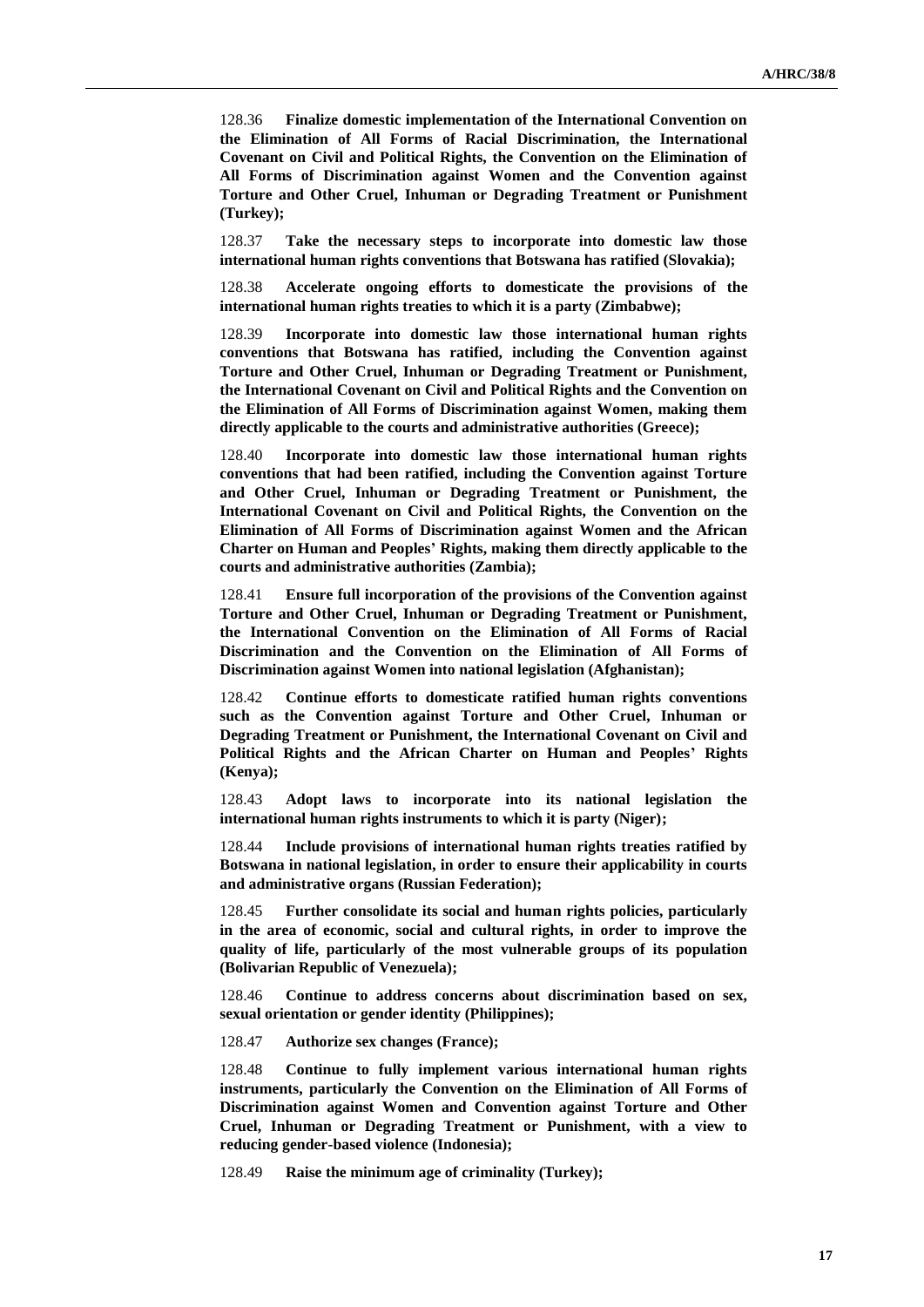128.50 **Disseminate further the legal aid programme aimed at promoting access to justice, increase the number of offices for legal aid throughout the country and extend the mandate of the legal aid programme to include criminal issues (Algeria);**

128.51 **Ensure that all journalists can report freely on government activities without threat or harassment (United States of America);**

128.52 **Improve legal protections for journalists, especially those receiving information from whistle-blowers or covering government protests (Australia);**

128.53 **Refrain from using criminal charges to obstruct freedom of information and expression, including for journalists who receive information from whistle-blowers (Netherlands);**

128.54 **Enlarge the space for participation of civil society for more democratic governance and social inclusion (Republic of Korea);**

128.55 **Create mechanisms to increase the representation of women in positions of responsibility (Togo);**

128.56 **Increase women's representation in decision-making positions, in particular in the areas of access to water and services (Iraq);**

128.57 **Amend the 2009 Children's Act to include the definition of child trafficking and to criminalize the worst forms of child labour (United Kingdom of Great Britain and Northern Ireland);**

128.58 **Take effective measures to prevent trafficking in human beings and to rehabilitate victims (Russian Federation);**

128.59 **Amend the Trade Disputes Act and Trade Unions and Employees Organizations Act to conform to international standards, including protecting workers' right to organize (United States of America);**

128.60 **Take effective measures to improve the condition of migrant workers in compliance with international standards (Holy See);**

128.61 **Strengthen further its efforts in the area of poverty eradication, including by strengthening and addressing shortcomings highlighted in the poverty-eradication programmes (Malaysia);**

128.62 **Widen the programmes to combat HIV for non-Botswana nationals (France);**

128.63 **Affirm that there is no international human right to abortion, resist calls to liberalize abortion and further implement laws aimed at protecting the right to life of the unborn child (Kenya);**

128.64 **Take all appropriate measures to ensure children's equal access to quality education, including, when possible, education in their own language (Finland);**

128.65 **Adopt measures based on the principle of gender equality that protect women's rights and safety and punish any discriminatory or harmful practice against them (Uruguay);**

128.66 **Review laws in order to stop violations of women's rights in the areas of adoption, marriage, divorce, burial and devolution of property on death and other personal law matters (Honduras);**

128.67 **Establish a comprehensive monitoring mechanism on the treatment of children, with the aim of disclosing cases of sexual abuse, mistreatment and neglect, including by introducing the possibility of taking children out of an environment which is not conducive for their development (Germany);**

128.68 **Take effective measures to end violence against children, including sexual abuse and exploitation (Myanmar);**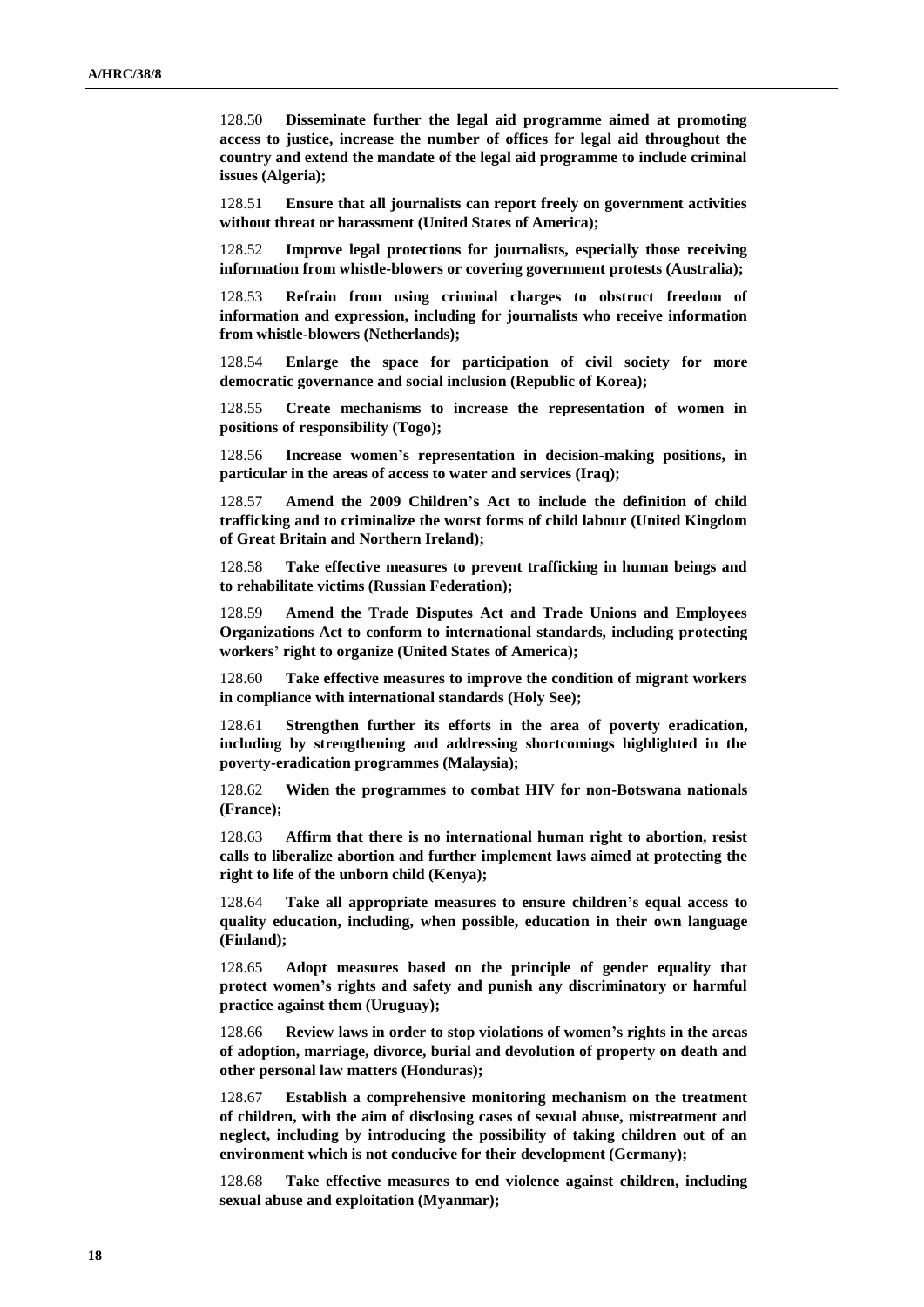128.69 **Increase efforts to promote the rights and well-being of indigenous peoples (Philippines);**

128.70 **Strengthen measures to protect minorities and indigenous people living in the country (Benin);**

128.71 **Strengthen programmes that are aimed at preserving and reinforcing the rights of people belonging to minorities (France);**

128.72 **Ensure that indigenous peoples receive proper access to public services and water, and repeal the hunting ban, as recommended by the United Nations Special Rapporteur (Canada);**

128.73 **Adopt legislative and normative acts to ensure the right of all children to acquire citizenship and ensure that no child is born stateless (Russian Federation);**

128.74 **Amend its legislation in order to grant nationality to any child born in Botswana who would otherwise be stateless, as well as to foundlings (Sierra Leone);**

128.75 **Amend the Citizenship Act and the citizenship regulations in accordance with the Convention on the Rights of the Child, so as to ensure every child's right to a nationality (Belgium);**

128.76 **Adopt legislative measures, administrative measures and programmes which ensure the registration of all children born within its borders, regardless of their parents' migratory status or nationality, including refugees, foundling children and those born outside of hospitals (Mexico).**

129. **The following recommendations made during the interactive dialogue are noted by Botswana:**

129.1 **Ratify the Optional Protocol to the Convention on the Rights of the Child on a communications procedure, the Second Optional Protocol to the International Covenant on Civil and Political Rights, aiming at the abolition of the death penalty, and the International Convention for the Protection of All Persons from Enforced Disappearance (Slovakia);**

129.2 **Ratify the Optional Protocol to the International Covenant on Civil and Political Rights, the Second Optional Protocol thereto, aiming at the abolition of the death penalty, and the International Covenant on Economic, Social and Cultural Rights and its Optional Protocol (Spain);**

129.3 **Ratify the Second Optional Protocol to the International Covenant on Civil and Political Rights, aiming at the abolition of the death penalty, and observe a moratorium on the death penalty in the interim (South Africa);**

129.4 **Ratify the Second Optional Protocol to the International Covenant on Civil and Political Rights, aiming at the abolition of the death penalty (Togo) (Côte d'Ivoire) (Liechtenstein);**

129.5 **Ratify the Second Optional Protocol to the International Covenant on Civil and Political Rights, aiming at the abolition of the death penalty, and take the necessary measures to repeal the death penalty from its legislation (Argentina);**

129.6 **Accede to the Second Optional Protocol to the International Covenant on Civil and Political Rights, aiming at the abolition of the death penalty, and adopt a formal moratorium and commute all death sentences to prison terms (Sweden);**

129.7 **Ratify the Indigenous and Tribal Peoples Convention, 1989 (No. 169) of the International Labour Organization (Denmark);**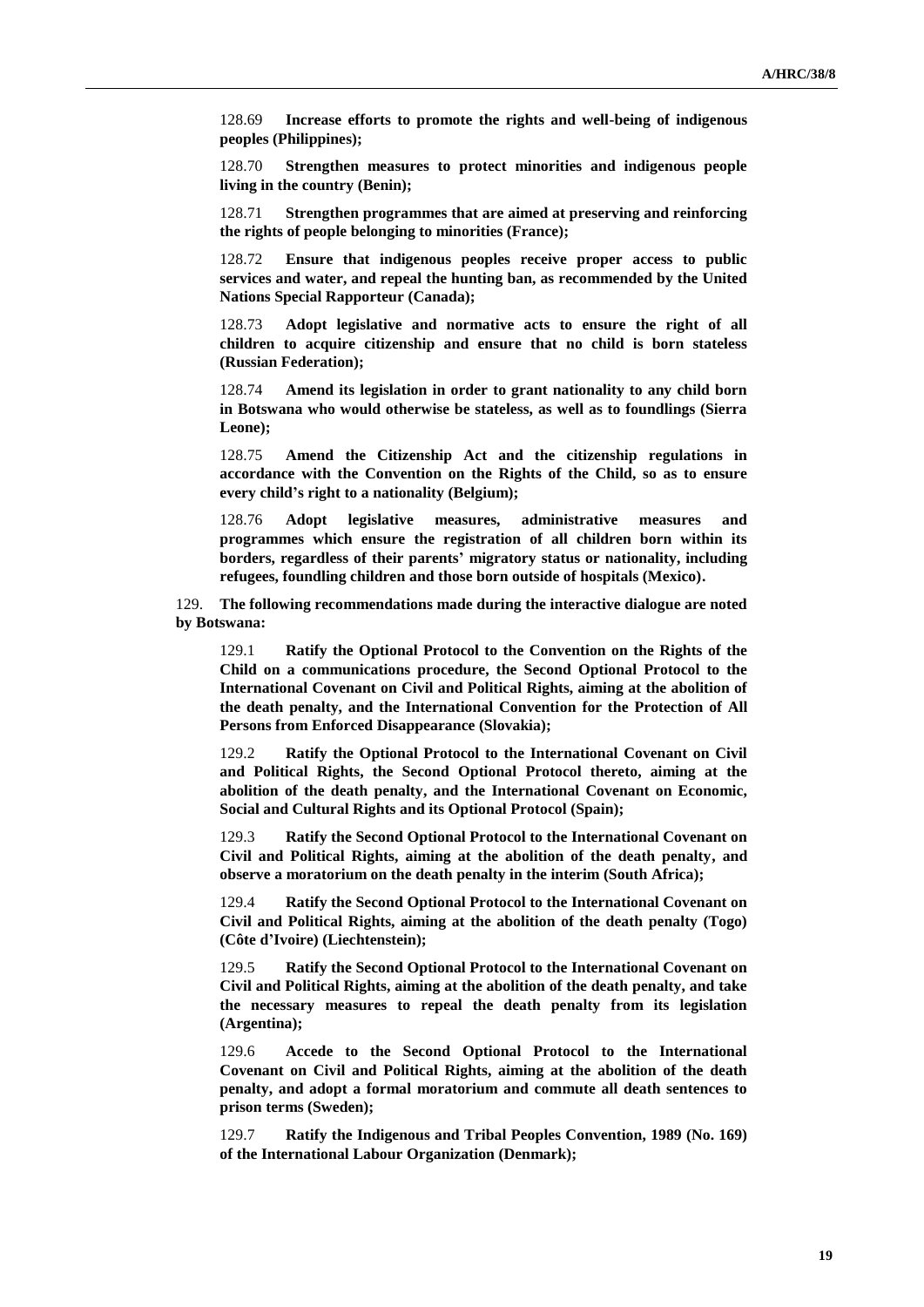129.8 **Continue efforts to harmonize laws and review the dual system between customary law and common law in order to remove contradictions and inconsistencies (Tunisia);**

129.9 **Adopt specific legislation to protect victims of violence and other human rights violations committed against persons on the basis of their real or imputed sexual orientation or gender identity, in line with resolution 275 of the African Commission on Human and Peoples' Rights (Netherlands);**

129.10 **Eliminate normative exceptions and practices contrary to the principle of non-discrimination which are not in line with international human rights treaties (Ecuador);**

129.11 **Enact legislation to eliminate discrimination on the basis of sexual orientation and gender identity (Australia);**

129.12 **Ensure the adoption of specific legislation to fight discrimination, hate speech and violence based on sexual orientation and gender identity (Brazil);**

129.13 **Protect lesbian, gay, bisexual, transgender and intersex persons from discrimination by amending sections 164, 165 and 167 of the Penal Code of Botswana to decriminalize same-sex activities among consenting adults and by explicitly including sexual orientation and gender identity as listed grounds of non-discrimination in section 3 of the Constitution (Germany);**

129.14 **Prohibit discrimination towards the lesbian, gay, bisexual, transgender and intersex community, at the same time ensuring the full respect of everyone's human rights, regardless of their sexual orientation or gender identity (Uruguay);**

129.15 **Initiate awareness-raising activities for the general public on the human rights of lesbian, gay, bisexual, transgender and intersex persons, in order to prevent stigmatization and discrimination and to support civil society actors in similar efforts (Finland);**

129.16 **Abolish the death penalty (France) (Honduras);**

129.17 **Consider abolishing the death penalty (Mozambique);**

129.18 **Give due consideration to the legal abolition of the death penalty and to the commutation of all death sentences to terms of imprisonment (Liechtenstein);**

129.19 **Impose a moratorium on the use of the death penalty (Montenegro);**

129.20 **Establish an official moratorium on executions and abolish the death penalty (Germany);**

129.21 **Establish a moratorium on the application of the death penalty, with a view to holding informed debates about its full abolition (Mexico);**

129.22 **Establish a moratorium on the death penalty as a first step towards its full abolition and ratify the Second Optional Protocol to the International Covenant on Civil and Political Rights, aiming at the abolition of the death penalty (Portugal);**

129.23 **Agree to a moratorium on the death penalty as a first step towards its ultimate abolition, as previously recommended (Ireland);**

129.24 **Impose a country-wide moratorium on the death penalty that immediately halts all sentences and executions, with a view toward complete abolition of the death penalty (Iceland);**

129.25 **Consider implementing a moratorium on the death penalty (Ghana);**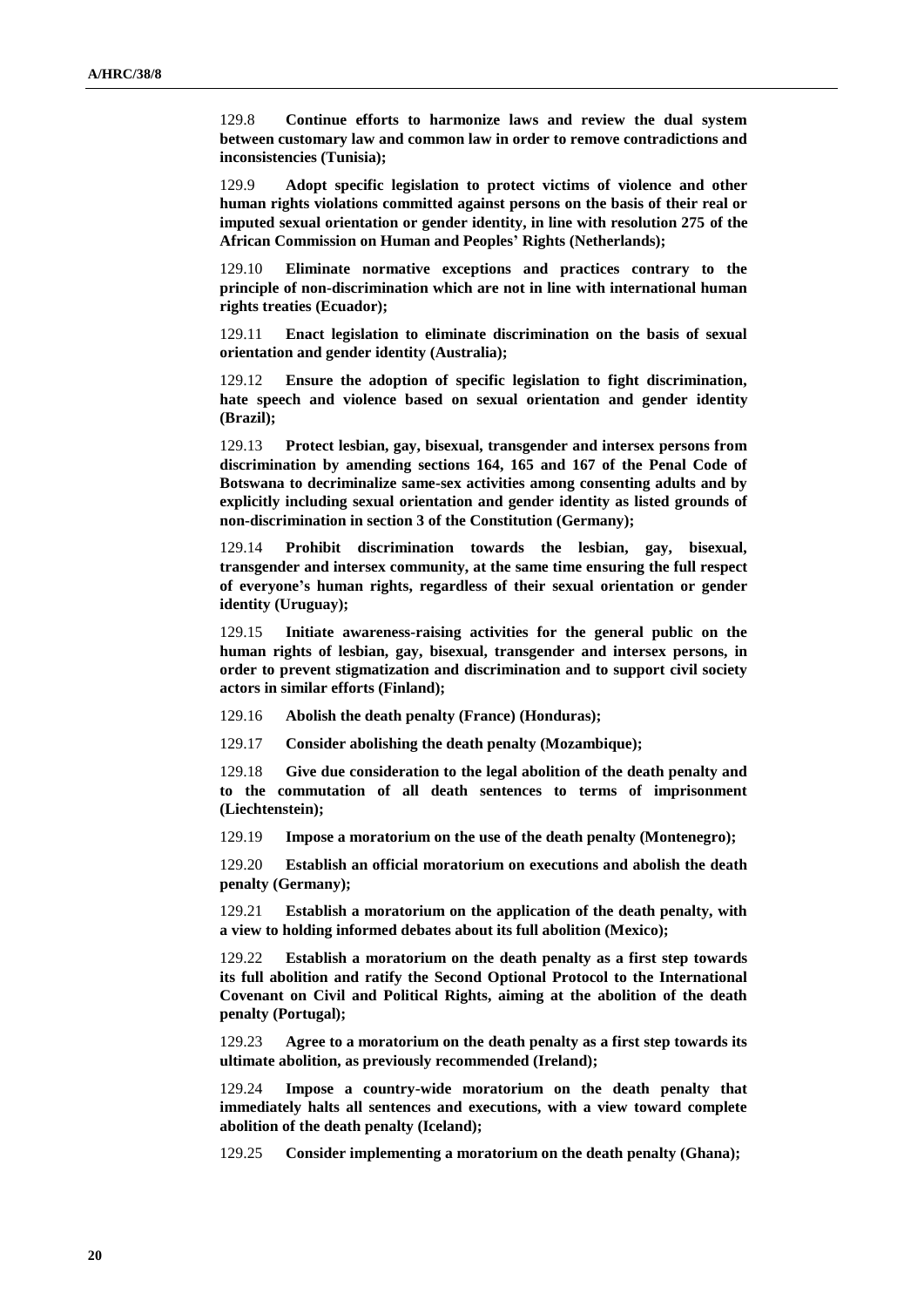129.26 **Enact a moratorium on the use of the death penalty, with a view to abolishing it, and enhance the promotion and the protection of the right to life (Holy See);**

129.27 **Establish a formal moratorium on the death penalty, as a step towards complete abolition of this practice (Australia);**

129.28 **Establish and implement a moratorium on executions as a first step towards the abolition of the death penalty (Belgium);**

129.29 **Establish a moratorium on the use of the death penalty, with a view to its abolition in law and practice (Chile);**

129.30 **Establish a moratorium on executions, with a view to fully abolishing the death penalty, as previously recommended (Estonia);**

129.31 **Consider a moratorium on the death penalty, with a view to its legal and practical elimination (Ecuador);**

129.32 **Repeal the death penalty and consider a moratorium pending its complete abolition (Canada);**

129.33 **Hold public consultations on the use of the death penalty and consider ratifying the Second Optional Protocol to the International Covenant on Civil and Political Rights, aiming at the abolition of the death penalty (Uruguay);**

129.34 **Consider initiating an inclusive public discussion on the implementation of a moratorium on the death penalty with the aim of abolishing it (Angola);**

129.35 **While welcoming the public debates on the death sentence, Namibia encourages Botswana to consider placing a moratorium on executions, commute all death sentences to other sentences and consider ratifying the Second Optional Protocol to the International Covenant on Civil and Political Rights, aiming at the abolition of the death penalty (Namibia);**

129.36 **Promote a national debate on the death penalty, with a view to establishing a moratorium on executions (Italy);**

129.37 **Abolish the death penalty definitively, hold a public debate to that end, and, in the meantime, humanize the process to mitigate the suffering of the persons sentenced and their families (Spain);**

129.38 **Take measures to eliminate all forms of sexual and gender-based violence, including through criminalizing marital rape, investigating and prosecuting all acts of sexual violence and providing training to law enforcement officials on sexual and gender-based violence (Canada);**

129.39 **Take urgent steps to address gender-based violence, including the creation of an act that makes marital rape illegal in Botswana (United Kingdom of Great Britain and Northern Ireland);**

129.40 **Enact specific legislation on marital rape and ensure that all violence against women and girls constitutes a criminal offence, as previously recommended (Ireland);**

129.41 **Abolish the practice of corporal punishment by introducing appropriate changes to legislation (Russian Federation);**

129.42 **Explicitly prohibit corporal punishment of children in all settings, including in the home, schools and penal institutions (Estonia);**

129.43 **Outlaw corporal punishment in all settings (Kenya);**

129.44 **Take legislative measures to prohibit all forms of corporal punishment against children and to conduct awareness-raising campaigns to**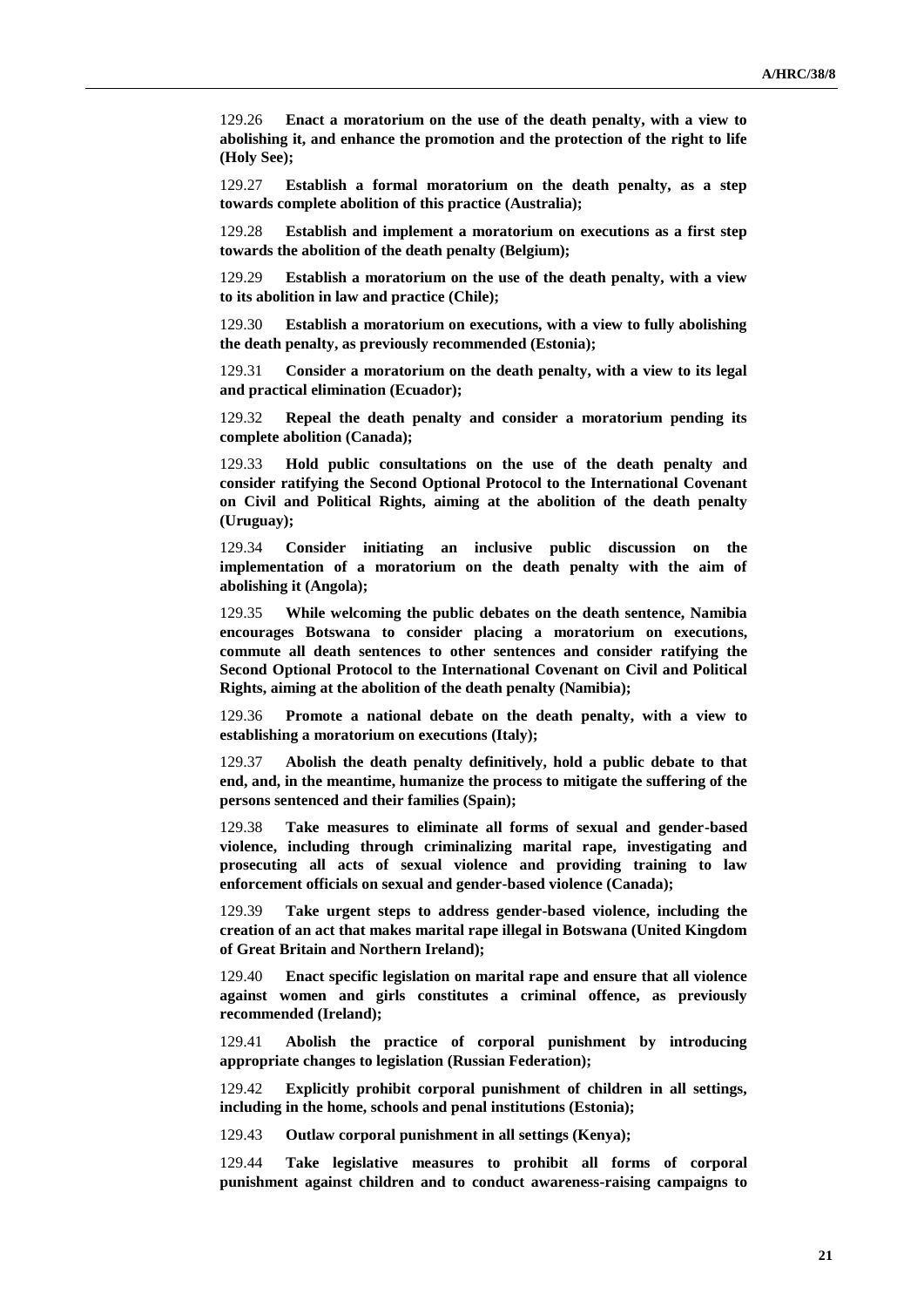**ensure that non-violent forms of discipline are administered in a manner consistent with the child's dignity (Liechtenstein);**

129.45 **Decriminalize consensual, same-sex sexual acts (Sweden);**

129.46 **Decriminalize same-sex sexual activities and ensure nondiscrimination in accordance with Botswana's domestic and international human rights obligations (Iceland);**

129.47 **Repeal laws that criminalize consensual, same-sex conduct between adults and ensure all legislation, policies and programmes do not discriminate on the bases of sexual orientation or gender identity (Canada);**

129.48 **Decriminalize consensual sexual relations between people of the same sex and act to stop the discrimination suffered by people because of their sexual orientation (Spain);**

129.49 **Analyse modifying the legislation that criminalizes sexual relations between adults of the same gender in order to guarantee the rights of lesbian, gay, bisexual, transgender and intersex persons (Argentina);**

129.50 **Repeal the law repressing homosexuality (France);**

129.51 **Build upon recent court decisions upholding the human rights of transgender persons and take action to decriminalize lesbian, gay, bisexual, transgender and intersex status or conduct (United States of America);**

129.52 **Provide sustainable solutions to alleviate poverty and reduce high unemployment rates (20 per cent of the total of those able to work) (Syrian Arab Republic);**

129.53 **Widen the scope of poverty eradication programmes and increase the budget assigned to them (Turkey);**

129.54 **Constitutionally guarantee the right to education of children and adolescents (Chile);**

129.55 **Enshrine the right to education in its Constitution (Timor-Leste);**

129.56 **Ensure that the right to education, which is a fundamental human right, is enshrined in its Constitution, and that the right to basic and further education for all is protected (State of Palestine);**

129.57 **Ensure education and equal rights for all citizens in its Constitution (Syrian Arab Republic);**

129.58 **Lift its reservations on the Convention relating to the Status of Refugees, with a view to amending the policy of holding asylum seekers and refugees in camps and to providing them with work permits and decent job opportunities (Honduras).**

130. **All conclusions and/or recommendations contained in the present report reflect the position of the submitting State(s) and/or the State under review. They should not be construed as endorsed by the Working Group as a whole.**